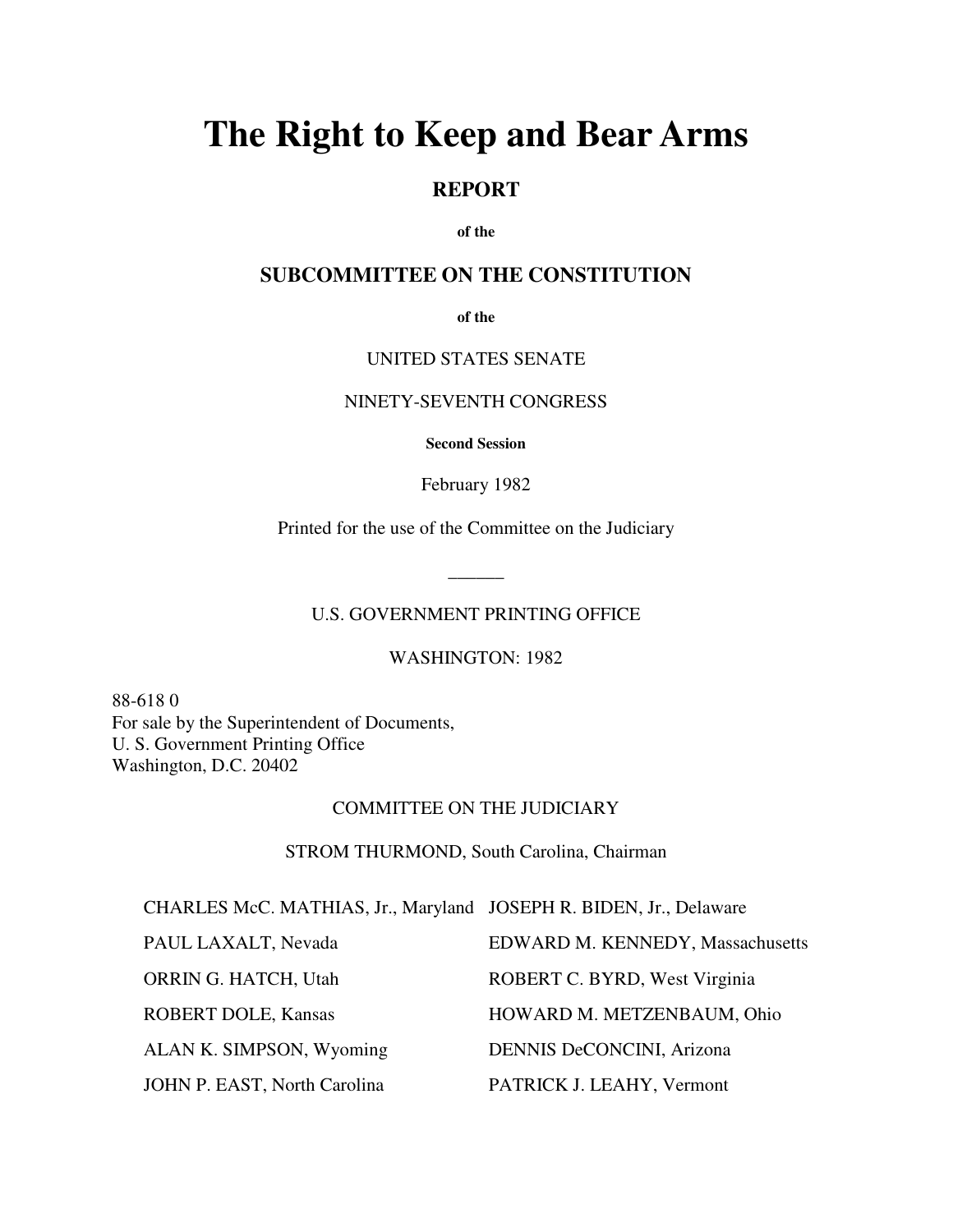CHARLES E. GRASSLEY, Iowa MAX BAUCUS, Montana JEREMIAH DENTON, Alabama HOWELL HEFLIN, Alabama ARLEN SPECTER, Pennsylvania

Vinton DeVane Lide, Chief Counsel

Quentin Crommelin, Jr., Staff Director

# SUBCOMMITTEE ON THE CONSTITUTION

### ORRIN G. HATCH, Utah, Chairman

STROM THURMOND, South Carolina DENNIS DeCONCINI, Arizona

CHARLES E. GRASSLEY, Iowa PATRICK J. LEAHY, Vermont

Stephen J. Markman, Chief Counsel and Staff Director Randall Rader, General Counsel Peter E. Ornsby, Counsel Robert Feidler, Minority Counsel

# **CONTENTS**

\_\_\_\_\_\_\_\_\_\_\_\_

- Preface, by Senator Orrin G. Hatch, chairman, U.S. Senate Judiciary Committee, Subcommittee on the Constitution, from the State of Utah
- Preface by Senator Dennis DeConcini, ranking minority member, U.S. Senate Judiciary Committee, Subcommittee on the Constitution, from the State of Arizona
- History: Second amendment right to "keep and bear arms"
- Appendix: Case law
- Enforcement of Federal firearms laws from the perspective of the Second Amendment
- **Other views of the second amendment:**
- Does the Second Amendment mean what it says?, by David J. Steinberg, executive director, National Council for a Responsible Firearms policy.
- National Coalition to ban handguns, statement on the Second Amendment, by Michael K. Beard, executive director, and Samuel S. Fields, legal affairs coordinator, National Coalition to Ban Handguns.
- Historical Bases of the Right to Keep and Bear Arms, by David T. Hardy, partner in the Law Firm Sando & Hardy.
- The Fourteenth Amendment and the Right to Keep and Bear Arms: The Intent of the Framers, by Stephen P. Halbrook, PH. D., attorney and counselor at law.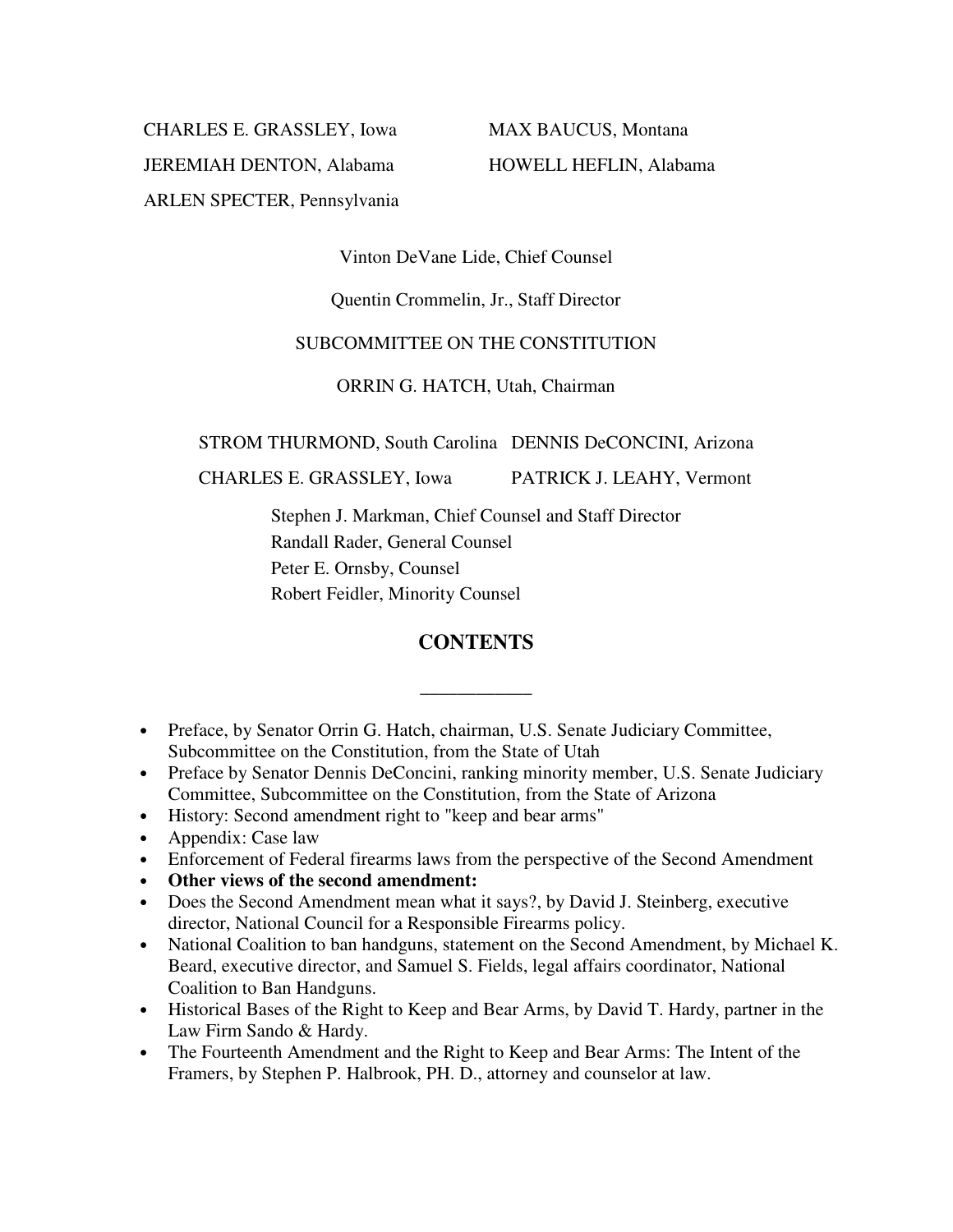- The Second Amendment to the United States Constitution Guarantees an Individual Right To Keep and Bear Arms, by James J. Featherstone, Esq., General Counsel, Richard E. Gardiner, Esq., and Robert Dowlut, Esq., Office of the General Counsel, National Rifle Association of America.
- The Right to Bear Arms: The Development of the American Experience, by John Levin, assistant professor, Chicago-Kent College of Law, Illinois Institute of Technology.
- Standing Armies and Armed Citizens: An Historical Analysis of The Second Amendment, by Roy G. Weatherup, J.D., 1972 Standford University; member of the California Bar.
- Gun control legislation, by the Committee on Federal Legislation, the Association of the Bar of the City of New York.

# **PREFACE**

*"To preserve liberty, it is essential that the whole body of the people always possess arms, and be taught alike, especially when young, how to use them."* (Richard Henry Lee, Virginia delegate to the Continental Congress, initiator of the Declaration of Independence, and member of the first Senate, which passed the Bill of Rights.)

*"The great object is that every man be armed . . . Everyone who is able may have a gun."* (Patrick Henry, in the Virginia Convention on the ratification of the Constitution.)

*"The advantage of being armed . . . the Americans possess over the people of all other nations . . . Notwithstanding the military establishments in the several Kingdoms of Europe, which are carried as far as the public resources will bear, the governments are afraid to trust the people with arms."* (James Madison, author of the Bill of Rights, in his Federalist Paper No. 46.)

*"A well regulated Militia, being necessary to the security of a free State, the right of the people to keep and bear arms, shall not be infringed."* (Second Amendment to the Constitution.)

In my studies as an attorney and as a United States Senator, I have constantly been amazed by the indifference or even hostility shown the Second Amendment by courts, legislatures, and commentators. James Madison would be startled to hear that his recognition of a right to keep and bear arms, which passed the House by a voice vote without objection and hardly a debate, has since been construed in but a single, and most ambiguous Supreme Court decision, whereas his proposals for freedom of religion, which he made reluctantly out of fear that they would be rejected or narrowed beyond use, and those for freedom of assembly, which passed only after a lengthy and bitter debate, are the subject of scores of detailed and favorable decisions. Thomas Jefferson, who kept a veritable armory of pistols, rifles and shotguns at Monticello, and advised his nephew to forsake other sports in favor of hunting, would be astounded to hear supposed civil libertarians claim firearm ownership should be restricted. Samuel Adams, a handgun owner who pressed for an amendment stating that the *"Constitution shall never be construed . . . to prevent*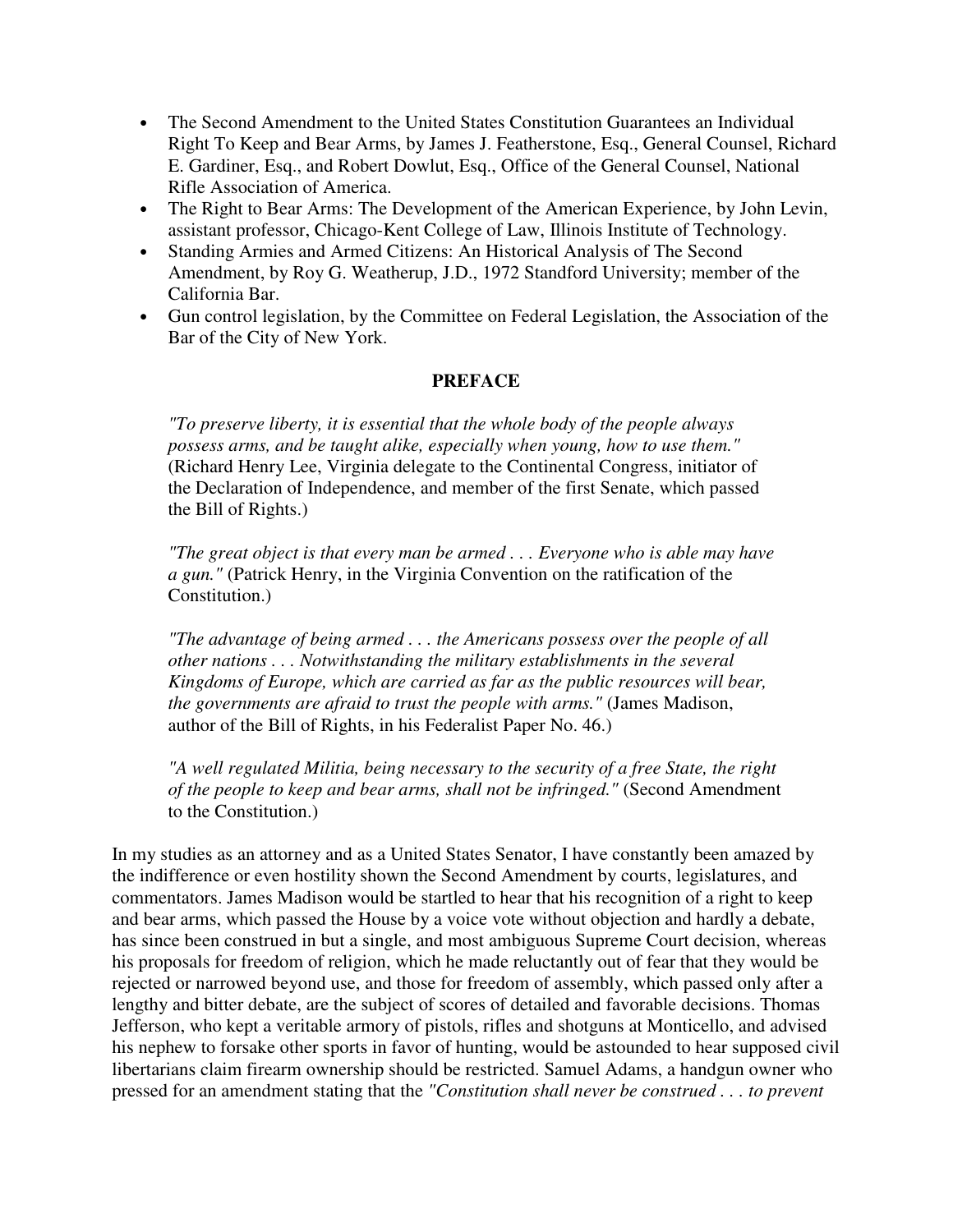*the people of the United States who are peaceable citizens from keeping their own arms,"* would be shocked to hear that his native state today imposes a year's sentence, without probation or parole, for carrying a firearm without a police permit.

This is not to imply that courts have totally ignored the impact of the Second Amendment in the Bill of Rights. No fewer than twenty-one decisions by the courts of our states have recognized an individual right to keep and bear arms, and a majority of these have not only recognized the right but invalidated laws or regulations which abridged it. Yet in all too many instances, courts or commentators have sought, for reasons only tangentially related to constitutional history, to construe this right out of existence. They argue that the Second Amendment's words "right of the people" mean *"a right of the state"* — apparently overlooking the impact of those same words when used in the First and Fourth Amendments. The *"right of the people"* to assemble or to be free from unreasonable searches and seizures is not contested as an individual guarantee. Still they ignore consistency and claim that the right to *"bear arms"* relates only to military uses. This not only violates a consistent constitutional reading of "right of the people" but also ignores that the second amendment protects a right to *"keep"* arms. These commentators contend instead that the amendment's preamble regarding the necessity of a *"well regulated militia . . . to a free state"* means that the right to keep and bear arms applies only to a National Guard. Such a reading fails to note that the Framers used the term *"militia"* to relate to every citizen capable of bearing arms, and that the Congress has established the present National Guard under its own power to raise armies, expressly stating that it was not doing so under its power to organize and arm the militia.

When the first Congress convened for the purpose of drafting a Bill of Rights, it delegated the task to James Madison. Madison did not write upon a blank tablet. Instead, he obtained a pamphlet listing the State proposals for a bill of rights and sought to produce a briefer version incorporating all the vital proposals of these. His purpose was to incorporate, not distinguish by technical changes, proposals such as that of the Pennsylvania minority, Sam Adams, or the New Hampshire delegates. Madison proposed among other rights that *"That right of the people to keep and bear arms shall not be infringed; a well armed and well regulated militia being the best security of a free country; but no person religiously scrupulous of bearing arms shall be compelled to render military service in person."* I n the House, this was initially modified so that the militia clause came before the proposal recognizing the right. The proposals for the Bill of Rights were then trimmed in the interests of brevity. The conscientious objector clause was removed following objections by Elbridge Gerry, who complained that future Congresses might abuse the exemption to excuse everyone from military service.

The proposal finally passed the House in its present form: *"A well regulated militia, being necessary for the preservation of a free state, the right of the people to keep and bear arms shall not be infringed."* In this form it was submitted into the Senate, which passed it the following day. The Senate in the process indicated its intent that the right be an individual one, for private purposes, by rejecting an amendment which would have limited the keeping and bearing of arms to bearing *"For the common defense"*.

The earliest American constitutional commentators concurred in giving this broad reading to the amendment. When St. George Tucker, later Chief Justice of the Virginia Supreme Court, in 1803 published an edition of Blackstone annotated to American law, he followed Blackstone's citation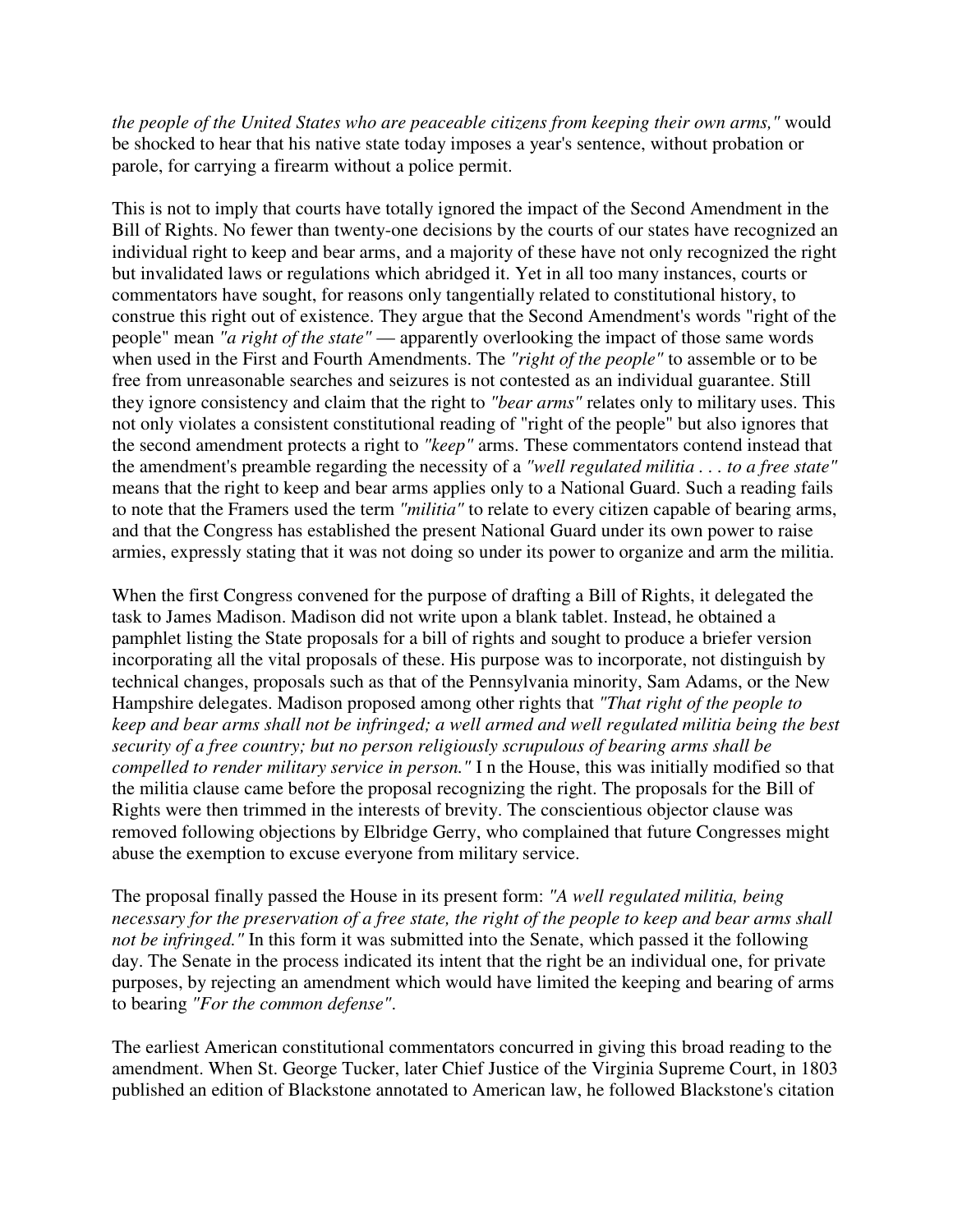of the right of the subject *"of having arms suitable to their condition and degree, and such as are allowed by law"* with a citation to the Second Amendment, *"And this without any qualification as to their condition or degree, as is the case in the British government."* William Rawle's "View of the Constitution" published in Philadelphia in 1825 noted that under the Second Amendment: *"The prohibition is general. No clause in the Constitution could by a rule of construction be conceived to give to Congress a power to disarm the people. Such a flagitious attempt could only be made under some general pretense by a state legislature. But if in blind pursuit of inordinate power, either should attempt it, this amendment may be appealed to as a restraint on both."* The Jefferson papers in the Library of Congress show that both Tucker and Rawle were friends of, and corresponded with, Thomas Jefferson. Their views are those of contemporaries of Jefferson, Madison and others, and are entitled to special weight. A few years later, Joseph Story in his *"Commentaries on the Constitution"* considered the right to keep and bear arms as *"the palladium of the liberties of the republic"*, which deterred tyranny and enabled the citizenry at large to overthrow it should it come to pass.

Subsequent legislation in the second Congress likewise supports the interpretation of the Second Amendment that creates an individual right. In the Militia Act of 1792, the second Congress defined *"militia of the United States"* to include almost every free adult male in the United States. These persons were obligated by law to possess a firearm and a minimum supply of ammunition and military equipment. This statute, incidentally, remained in effect into the early years of the present century as a legal requirement of gun ownership for most of the population of the United States. There can by little doubt from this that when the Congress and the people spoke of a "militia", they had reference to the traditional concept of the entire populace capable of bearing arms, and not to any formal group such as what is today called the National Guard. The purpose was to create an armed citizenry, which the political theorists at the time considered essential to ward off tyranny. From this militia, appropriate measures might create a "well regulated militia" of individuals trained in their duties and responsibilities as citizens and owners of firearms.

If gun laws in fact worked, the sponsors of this type of legislation should have no difficulty drawing upon long lists of examples of crime rates reduced by such legislation. That they cannot do so after a century and a half of trying — that they must sweep under the rug the southern attempts at gun control in the 1870-1910 period, the northeastern attempts in the 1920-1939 period, the attempts at both Federal and State levels in 1965-1976 — establishes the repeated, complete and inevitable failure of gun laws to control serious crime.

Immediately upon assuming chairmanship of the Subcommittee on the Constitution, I sponsored the report which follows as an effort to study, rather than ignore, the history of the controversy over the right to keep and bear arms. Utilizing the research capabilities of the Subcommittee on the Constitution, the resources of the Library of Congress, and the assistance of constitutional scholars such as Mary Kaaren Jolly, Steven Halbrook, and David T. Hardy, the subcommittee has managed to uncover information on the right to keep and bear arms which documents quite clearly its status as a major individual right of American citizens. We did not guess at the purpose of the British 1689 Declaration of Rights; we located the Journals of the House of Commons and private notes of the Declaration's sponsors, now dead for two centuries. We did not make suppositions as to colonial interpretations of that Declaration's right to keep arms; we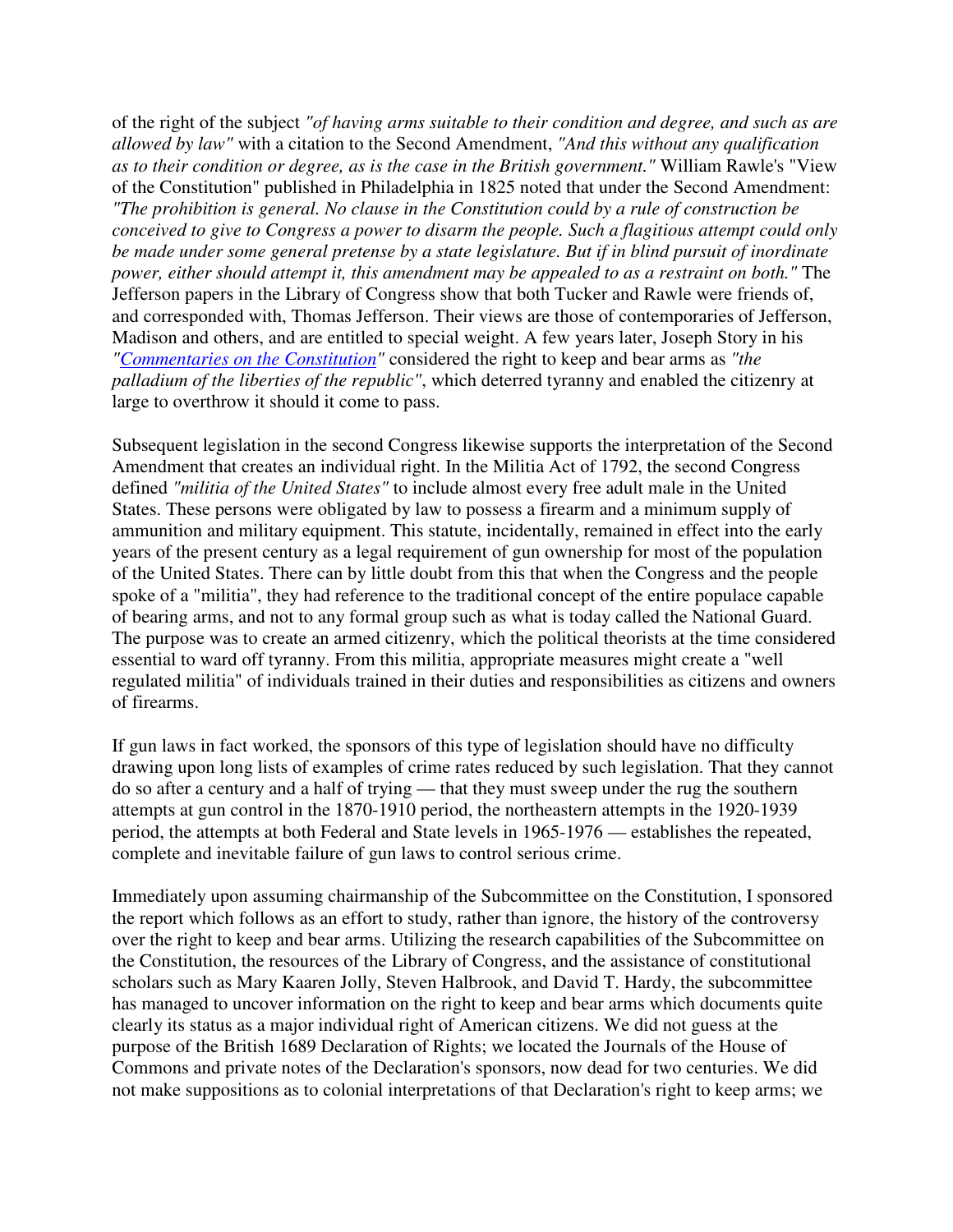examined colonial newspapers which discussed it. We did not speculate as to the intent of the framers of the second amendment; we examined James Madison's drafts for it, his handwritten outlines of speeches upon the Bill of Rights, and discussions of the second amendment by early scholars who were personal friends of Madison, Jefferson, and Washington while these still lived. What the Subcommittee on the Constitution uncovered was clear — and long lost — proof that the second amendment to our Constitution was intended as an individual right of the American citizen to keep and carry arms in a peaceful manner, for protection of himself, his family, and his freedoms. The summary of our research and findings form the first portion of this report.

In the interest of fairness and the presentation of a complete picture, we also invited groups which were likely to oppose this recognition of freedoms to submit their views. The statements of two associations who replied are reproduced here following the report of the Subcommittee. The Subcommittee also invited statements by Messrs. Halbrook and Hardy, and by the National Rifle Association, whose statements likewise follow our report.

When I became chairman of the Subcommittee on the Constitution, I hoped that I would be able to assist in the protection of the constitutional rights of American citizens, rights which have too often been eroded in the belief that government could be relied upon for quick solutions to difficult problems.

Both as an American citizen and as a United States Senator I repudiate this view. I likewise repudiate the approach of those who believe to solve American problems you simply become something other than American. To my mind, the uniqueness of our free institutions, the fact that an American citizen can boast freedoms unknown in any other land, is all the more reason to resist any erosion of our individual rights. When our ancestors forged a land *"conceived in liberty"*, they did so with musket and rifle. When they reacted to attempts to dissolve their free institutions, and established their identity as a free nation, they did so as a nation of armed freemen. When they sought to record forever a guarantee of their rights, they devoted one full amendment out of ten to nothing but the protection of their right to keep and bear arms against governmental interference. Under my chairmanship the Subcommittee on the Constitution will concern itself with a proper recognition of, and respect for, this right most valued by free men.

> Orrin G. Hatch, Chairman Subcommittee on the Constitution January 20, 1982

The right to bear arms is a tradition with deep roots in American society. Thomas Jefferson proposed that *"no free man shall ever be debarred the use of arms,"* and Samuel Adams called for an amendment banning any law *"to prevent the people of the United States who are peaceable citizens from keeping their own arms."* The Constitution of the State of Arizona, for example, recognizes the *"right of an individual citizen to bear arms in defense of himself or the State."*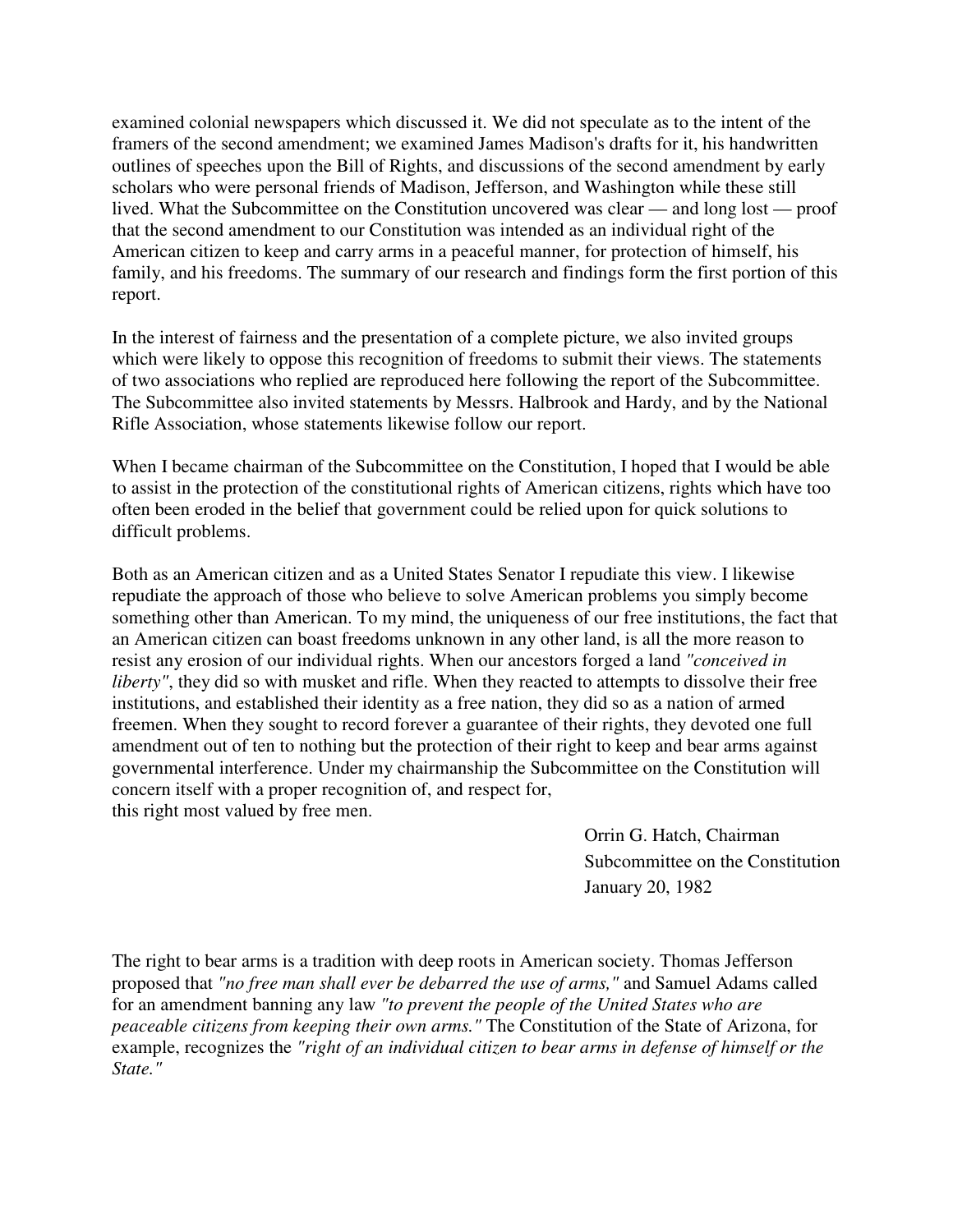Even though the tradition has deep roots, its application to modern America is the subject of intense controversy. Indeed, it is a controversy into which the Congress is beginning, once again, to immerse itself. I have personally been disappointed that so important an issue should have generally been so thinly researched and so minimally debated both in Congress and the courts. Our Supreme Court has but once touched on its meaning at the Federal level and that decision, now nearly a half-century old, is so ambiguous that any school of thought can find some support in it. All Supreme Court decisions on the second amendment's application to the States came in the last century, when constitutional law was far different than it is today. As ranking minority member of the Subcommittee on the Constitution, I, therefore, welcome the effort which led to this report — a report based not only upon the independent research of the subcommittee staff, but also upon full and fair presentation of the cases by all interested groups and individual scholars.

I personally believe that it is necessary for the Congress to amend the Gun Control Act of 1968. I welcome the opportunity to introduce this discussion of how best these amendments might be made.

The Constitution subcommittee staff has prepared this monograph bringing together proponents of both sides of the debate over the 1968 Act. I believe that the statements contained herein present the arguments fairly and thoroughly. I commend Senator Hatch, chairman of the subcommittee, for having this excellent reference work prepared. I am sure that it will be of great assistance to the Congress as it debates the second amendment and considers legislation to amend the Gun Control Act.

> Dennis DeConcini, Ranking Minority Member, Subcommittee on the Constitution January 20, 1982

# **History: Second Amendment Right to "Keep and Bear Arms"**

The right to keep and bear arms as a part of English and American law antedates not only the Constitution, but also the discovery of firearms. Under the laws of Alfred the Great, whose reign began in 872 A.D., all English citizens from the nobility to the peasants were obliged to privately purchase weapons and be available for military duty. <sup>1</sup> This was in sharp contrast to the feudal system as it evolved in Europe, under which armament and military duties were concentrated in the nobility. The body of armed citizens were known as the *"fyrd"*.

While a great many of the Saxon rights were abridged following the Norman conquest, the right and duty of arms possession was retained. Under the Assize of Arms of 1181, *"the whole community of freemen"* between the ages of 15 and 40 were required by law to possess certain arms, which were arranged in proportion to their possessions. **<sup>2</sup>** They were required twice a year to demonstrate to Royal officials that they were appropriately armed. In 1253, another Assize of Arms expanded the duty of armament to include not only freemen, but also villeins, who were the English equivalent of serfs. Now all "citizens, burgesses, free tenants, villeins and others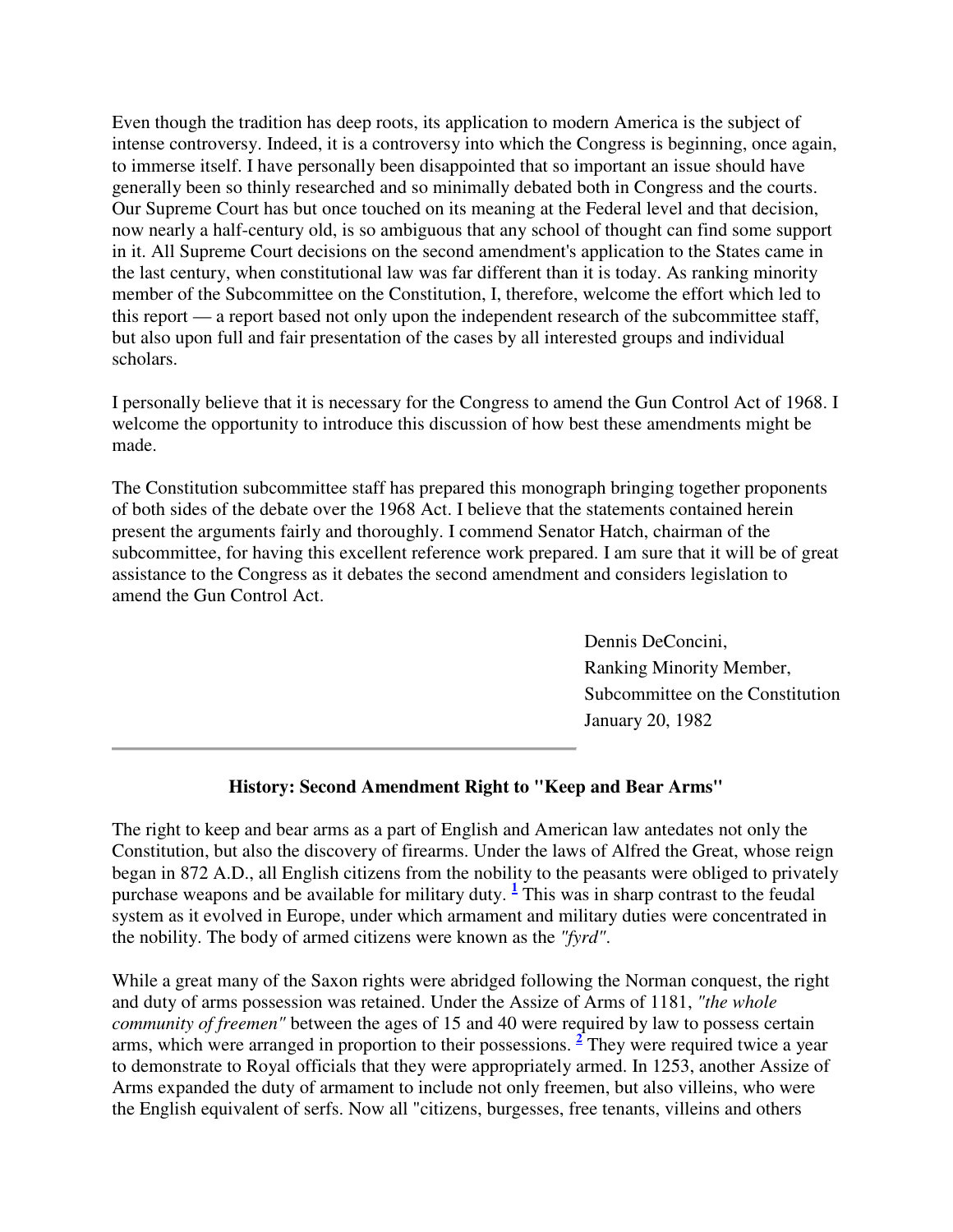from 15 to 60 years of age" were obligated to be armed. **<sup>3</sup>** While on the Continent the villeins were regarded as little more than animals hungering for rebellion, the English legal system not only permitted, but affirmatively required them, to be armed.

The thirteenth century saw further definitions of this right as the long bow, a formidable armorpiercing weapon, became increasingly the mainstay of British national policy. In 1285, Edward I commanded that all persons comply with the earlier Assizes and added that *"anyone else who can afford them shall keep bows and arrows."* **<sup>4</sup>** The right of armament was subject only to narrow limitations. In 1279, it was ordered that those appearing in Parliament or other public assemblies "shall come without all force and armor, well and peaceably". <sup>5</sup> In 1328, the statute of Northampton ordered that no one use their arms in *"affray of the peace, nor to go nor ride armed by day or by night in fairs, markets, nor in the presence of the justices or other ministers."* <sup>6</sup> English courts construed this ban consistently with the general right of private armament as applying only to wearing of arms *"accompanied with such circumstances as are apt to terrify the people."* **<sup>7</sup>** In 1369, the King ordered that the sheriffs of London require all citizens *"at leisure time on holidays"* to *"use in their recreation bowes and arrows"* and to stop all other games which might distract them from this practice.  $\frac{8}{3}$ 

The Tudor kings experimented with limits upon specialized weapons — mainly crossbows and the then-new firearms. These measures were not intended to disarm the citizenry, but on the contrary, to prevent their being diverted from longbow practice by sport with other weapons which were considered less effective. Even these narrow measures were shortlived. In 1503, Henry VII limited shooting (but not possession) of crossbows to those with land worth 200 marks annual rental, but provided an exception for those who *"shote owt of a howse for the*  lawefull defens of the same". <sup>2</sup> In 1511, Henry VIII increased the property requirement to 300 marks. He also expanded the requirement of longbow ownership, requiring all citizens to *"use and exercyse shootyng in longbowes, and also have a bowe and arrowes contynually"* in the house. **<sup>10</sup>** Fathers were required by law to purchase bows and arrows for their sons between the age of 7 and 14 and to train them in longbow use.

In 1514 the ban on crossbows was extended to include firearms.  $\frac{11}{12}$  But in 1533, Henry reduced the property qualification to 100 pounds per year; in 1541 he limited it to possession of small firearms (*"of the length of one hole yard"* for some firearms and *"thre quarters of a yarde"* for others)**<sup>12</sup>**and eventually he repealed the entire statute by proclamation.**<sup>13</sup>** The later Tudor monarchs continued the system and Elizabeth added to it by creating what came to be known as "train bands", selected portions of the citizenry chosen for special training. These trained bands were distinguished from the *"militia"*, which term was first used during the Spanish Armada crisis to designate the entire of the armed citizenry. **14**

The militia continued to be a pivotal force in the English political system. The British historian Charles Oman considers the existence of the armed citizenry to be a major reason for the moderation of monarchical rule in Great Britain; *"More than once he [Henry VIII] had to restrain himself, when he discovered that the general feeling of his subjects was against him... His 'gentlemen pensioners' and yeomen of the guard were but a handful, and bills or bows were in every farm and cottage"*. **15**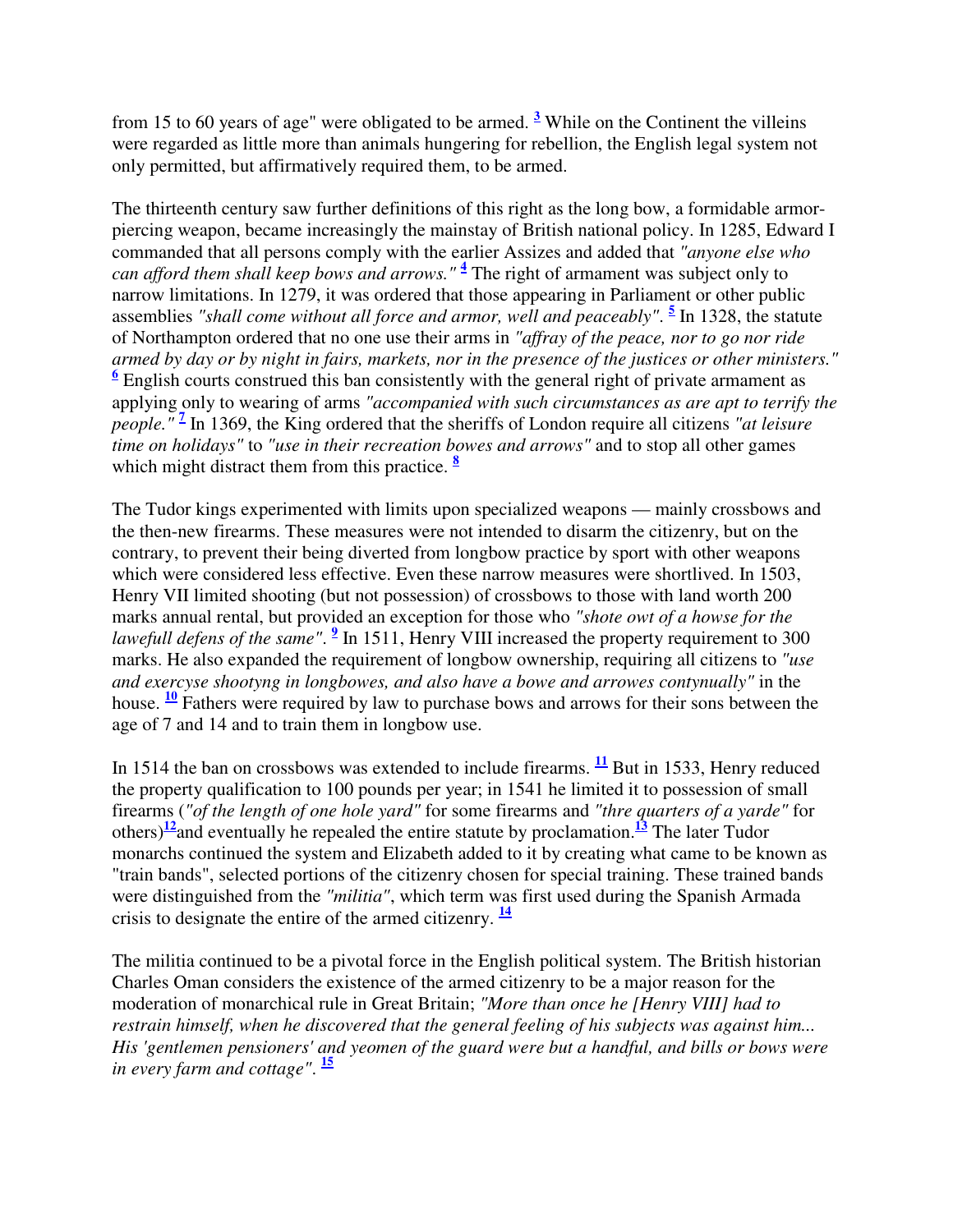When civil war broke out in 1642, the critical issue was whether the King or Parliament had the right to control the militia. <sup>16</sup> The aftermath of the civil war saw England in temporary control of a military government, which repeated dissolved Parliament and authorized its officers to *"search for, and seize all arms"* owned by Catholics, opponents of the government, *"or any other person whom the commissioners had judged dangerous to the peace of this Commonwealth"*. **17**

The military government ended with the restoration of Charles II. Charles in turn opened his reign with a variety of repressive legislation, expanding the definition of treason, establishing press censorship and ordering his supporters to form their own troops, *"the officers to be numerous, disaffected persons watched and not allowed to assemble, and their arms seized".* **<sup>18</sup>** In 1662, a Militia Act was enacted empowering officials " *to search for and seize all arms in the custody or possession of any person or persons whom the said lieutenants or any two or more of their deputies shall judge dangerous to the peace of the kingdom"*. **<sup>19</sup>** Gunsmiths were ordered to deliver to the government lists of all purchasers. **<sup>20</sup>** These confiscations were continued under James II, who directed them particularly against the Irish population: *"Although the country was infested by predatory bands, a Protestant gentleman could scarcely obtain permission to keep a brace of pistols."* **<sup>21</sup>**

In 1668, the government of James was overturned in a peaceful uprising which came to be know as *"The Glorious Revolution"*. Parliament resolved that James had abdicated and promulgated a Declaration of Rights, later enacted as the Bill of Rights. Before coronation, his successor William of Orange, was required to swear to respect these rights. The debates in the House of Commons over this Declaration of Rights focused largely upon the disarmament under the 1662 Militia Act. One member complained that *"an act of Parliament was made to disarm all Englishmen, who the lieutenant should suspect, by day or night, by force or otherwise — this was done in Ireland for the sake of putting arms into Irish hands."* The speech of another is summarized as *"militia bill — power to disarm all England — now done in Ireland."* A third complained *"Arbitrary power exercised by the ministry. . . . Militia — imprisoning without reason; disarming — himself disarmed."* Yet another summarized his complaints *"Militia Act an abominable thing to disarm the nation...."* **<sup>22</sup>**

The Bill of Rights, as drafted in the House of Commons, simply provided that *"the acts concerning the militia are grievous to the subject"* and that *"it is necessary for the public Safety that the Subjects, which are Protestants, should provide and keep arms for the common defense; And that the Arms which have been seized, and taken from them, be restored."* **<sup>23</sup>** The House of Lords changed this to make it a more positive declaration of an individual right under English law: *"That the subjects which are Protestant may have arms for their defense suitable to their conditions and as allowed by law."* **<sup>24</sup>** The only limitation was on ownership by Catholics, who at that time composed only a few percent of the British population and were subject to a wide variety of punitive legislation. The Parliament subsequently made clear what it meant by *"suitable to their conditions and as allowed by law"*. The poorer citizens had been restricted from owning firearms, as well as traps and other commodities useful for hunting, by the 1671 Game Act. Following the Bill of Rights, Parliament reenacted that statute, leaving its operative parts unchanged with one exception — which removed the word *"guns"* from the list of items forbidden to the poorer citizens. **<sup>25</sup>** The right to keep and bear arms would henceforth belong to all English subjects, rich and poor alike.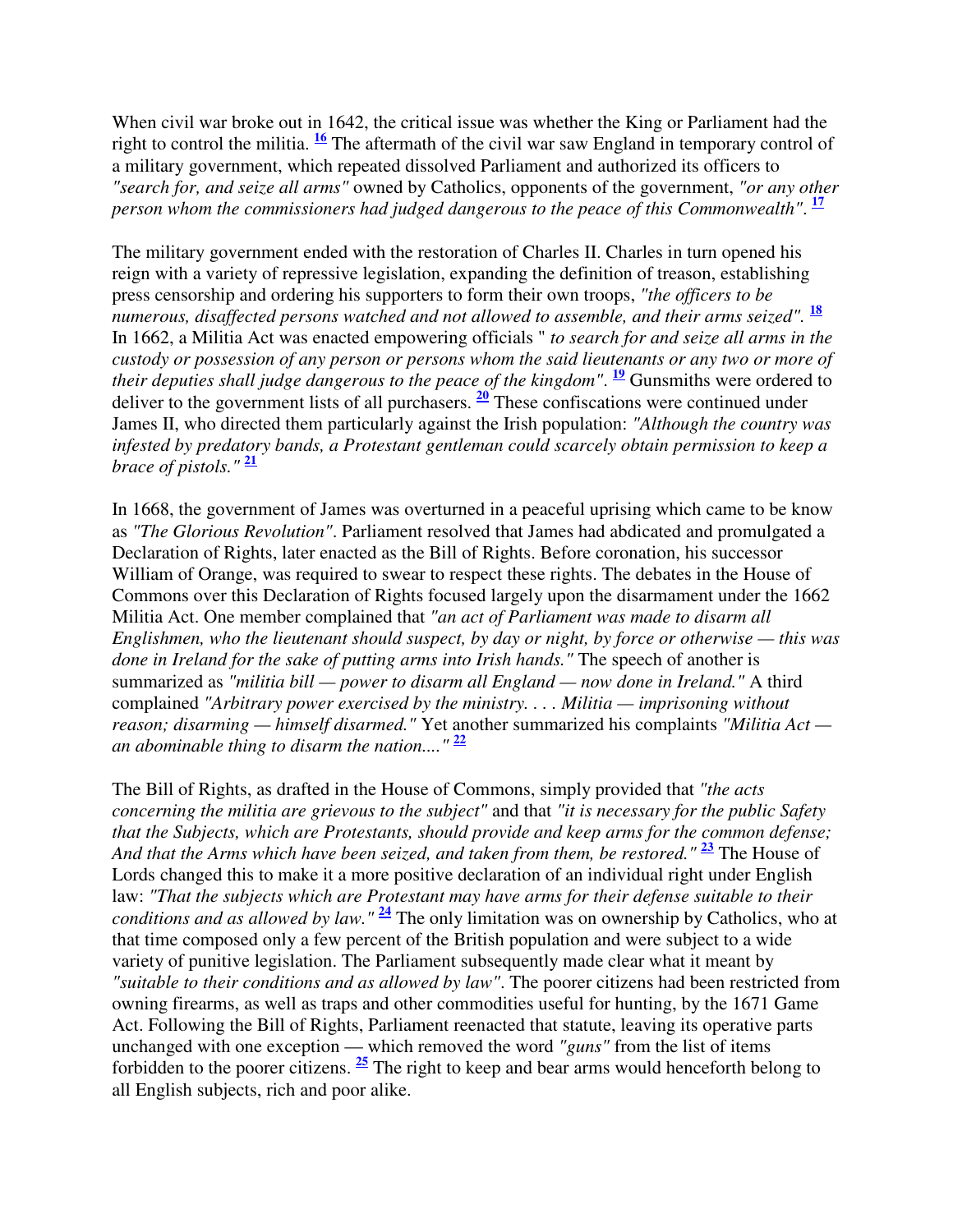In the colonies, availability of hunting and need for defense led to armament statutes comparable to those of the early Saxon times. In 1623, Virginia forbade its colonists to travel unless the were *"well armed"*; in 1631 it required colonists to engage in target practice on Sunday and *"to bring their peeces to church.*"  $\frac{26}{2}$  In 1658 it required every householder to have a functioning firearm within his house and in 1673 its laws provided that a citizen who claimed he was too poor to purchase a firearm would have one purchased for him by the government, which would then require him to pay a reasonable price when able to do so.  $\frac{27}{1}$  In Massachusetts, the first session of the legislature ordered that not only freemen, but also indentured servants own firearms and in 1644 it imposed a stern 6 shilling fine upon any citizen who was not armed. **<sup>28</sup>**

When the British government began to increase its military presence in the colonies in the mideighteenth century, Massachusetts responded by calling upon its citizens to arm themselves in defense. One colonial newspaper argued that it was impossible to complain that this act was illegal since they were *"British subjects, to whom the privilege of possessing arms is expressly recognized by the Bill of Rights"* while another argued that this *"is a natural right which the people have reserved to themselves, confirmed by the Bill of Rights, to keep arms for their own defense"*. **<sup>29</sup>** The newspaper cited Blackstone's commentaries on the laws of England, which had listed the "having and using arms for self preservation and defense" among the *"absolute rights of individuals."* The colonists felt they had an absolute right at common law to own firearms.

Together with freedom of the press, the right to keep and bear arms became one of the individual rights most prized by the colonists. When British troops seized a militia arsenal in September, 1774, and incorrect rumors that colonists had been killed spread through Massachusetts, 60,000 citizens took up arms. **<sup>30</sup>** A few months later, when Patrick Henry delivered his famed "Give me liberty or give me death" speech, he spoke in support of a proposition *"that a well regulated militia, composed of gentlemen and freemen, is the natural strength and only security of a free government...."* Throughout the following revolution, formal and informal units of armed citizens obstructed British communication, cut off foraging parties, and harassed the thinly stretched regular forces. When seven states adopted state *"bills of rights"* following the Declaration of Independence, each of those bills of rights provided either for protection of the concept of a militia or for an express right to keep and bear arms. **<sup>31</sup>**

Following the revolution but previous to the adoption of the Constitution, debates over militia proposals occupied a large part of the political scene. A variety of plans were put forth by figures ranging from George Washington to Baron von Steuben. **<sup>32</sup>** All the proposals called for a general duty of all citizens to be armed, although some proposals (most notably von Steuben's) also emphasized a *"select militia"* which would be paid for its services and given special training. In this respect, this *"select militia"* was the successor of the *"trained bands"* and the predecessor of what is today the *"national guard"*. In the debates over the Constitution, von Steuben's proposals were criticized as undemocratic. In Connecticut on writer complained of a proposal that *"this looks too much like Baron von Steuben's militia, by which a standing army was meant and intended."* **<sup>33</sup>** In Pennsylvania, a delegate argued *"Congress may give us a select militia which will, in fact, be a standing army — or Congress, afraid of a general militia, may say there will be no militia at all. When a select militia is formed, the people in general may be disarmed."* **<sup>34</sup>** Richard Henry Lee, in his widely read pamphlet *"Letters from the Federal Farmer to the Republican"* worried that the people might be disarmed *"by modeling the militia. Should one fifth*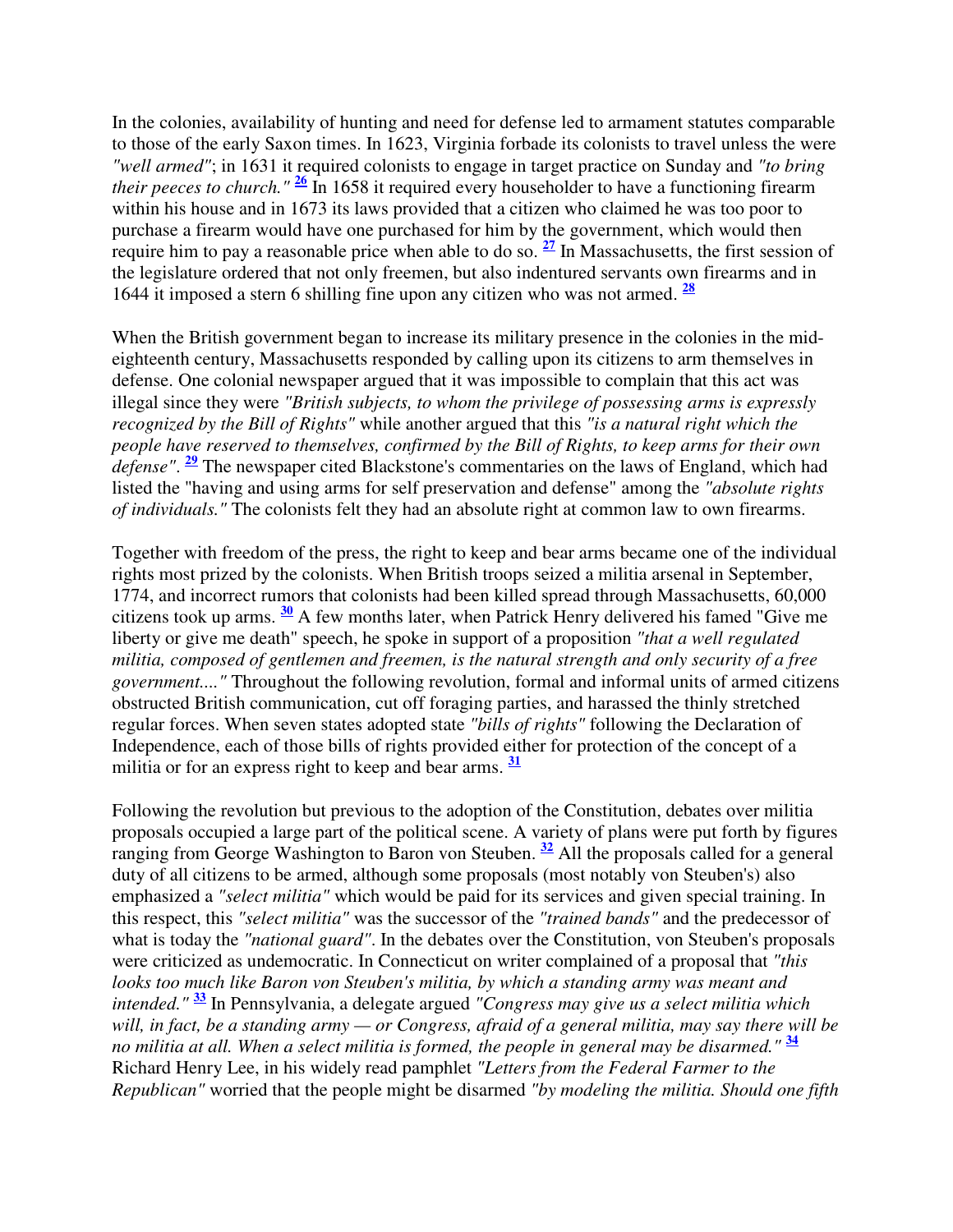*or one eighth part of the people capable of bearing arms be made into a select militia, as has been proposed, and those the young and ardent parts of the community, possessed of little or no property, the former will answer all the purposes of an army, while the latter will be defenseless."* He proposed that *"the Constitution ought to secure a genuine, and guard against a select militia,"* adding that *"to preserve liberty, it is essential that the whole body of the people always possess arms and be taught alike, especially when young, how to use them."* **<sup>35</sup>**

The suspicion of select militia units expressed in these passages is a clear indication that the framers of the Constitution did not seek to guarantee a State right to maintain formed groups similar to the National Guard, but rather to protect the right of individual citizens to keep and bear arms. Lee, in particular, sat in the Senate which approved the Bill of Rights. He would hardly have meant the second amendment to apply only to the select militias he so feared and disliked.

Other figures of the period were of like mind. In the Virginia convention, George Mason, drafter of the Virginia Bill of Rights, accused the British of having plotted *"to disarm the people — that was the best and most effective way to enslave them",* while Patrick Henry observed that, *"The great object is that every man be armed"* and *"everyone who is able may have a gun"*. **36**

Nor were the antifederalists, to whom we owe credit for a Bill of Rights, alone on this account. Federalist arguments also provide a source of support for an individual rights view. Their arguments in favor of the proposed Constitution also relied heavily upon universal armament. The proposed Constitution had been heavily criticized for its failure to ban or even limit standing armies. Unable to deny this omission, the Constitution's supporters frequently argued to the people that the universal armament of Americans made such limitations unnecessary. A pamphlet written by Noah Webster, aimed at swaying Pennsylvania toward ratification, observed.

*Before a standing army can rule, the people must be disarmed; as they are in almost every kingdom in Europe. The supreme power in America cannot enforce unjust laws by the sword, because the whole body of the people are armed, and constitute a force superior to any band of regular troops that can be, on any pretense, raised in the United States*. **37**

In the Massachusetts convention, Sedgewick echoed the same thought, rhetorically asking an oppressive army could be formed or *"if raised, whether they could subdue a Nation of freemen, who know how to prize liberty, and who have arms in their hands?"* **<sup>38</sup>** In Federalist Paper 46, Madison, later author of the Second Amendment, mentioned *"The advantage of being armed, which the Americans possess over the people of all other countries"* and that *"notwithstanding the military establishments in the several kingdoms of Europe, which are carried as far as the public resources will bear, the governments are afraid to trust the people with arms."*

A third and even more compelling case for an individual rights perspective on the Second Amendment comes from the State demands for a bill of rights. Numerous state ratifications called for adoption of a Bill of Rights as a part of the Constitution. The first such call came from a group of Pennsylvania delegates. Their proposals, which were not adopted but had a critical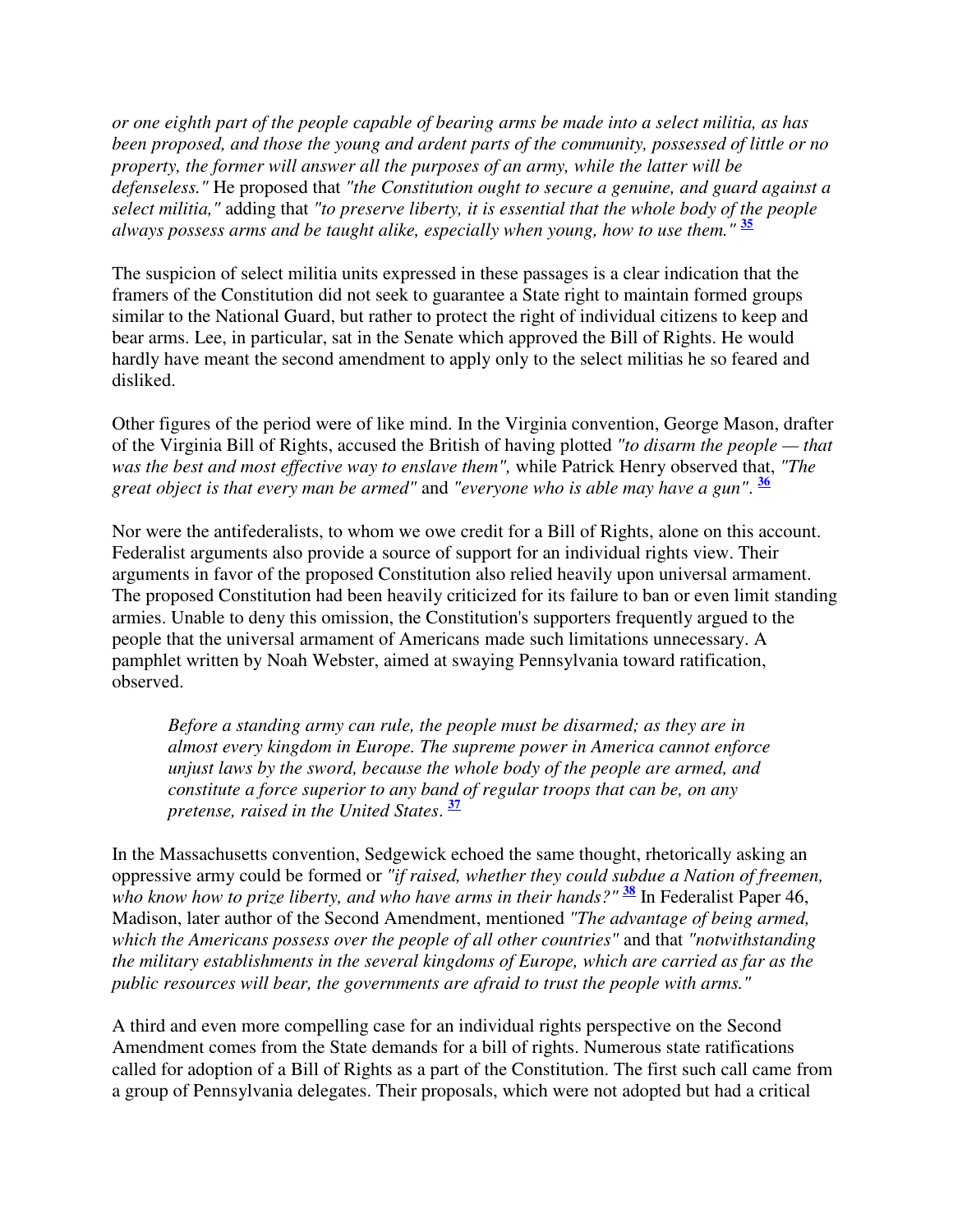effect on future debates, proposed among other rights that *"the people have a right to bear arms for the defense of themselves and their own state, or the United States, or for the purpose of killing game; and no law shall be passed for disarming the people or any of them, unless for crimes committed, or a real danger of public injury from individuals."* **<sup>39</sup>** In Massachusetts, Sam Adams unsuccessfully pushed for a ratification conditioned on adoption of a Bill of Rights, beginning with a guarantee *"That the said Constitution shall never be construed to authorize Congress to infringe the just liberty of the press or the rights of conscience; or to prevent the people of the United States who are peaceable citizens from keeping their own arms...."* **<sup>40</sup>** When New Hampshire gave the Constitution the ninth vote needed for its passing into effect, it called for adoption of a Bill of Rights which included the provision that *"Congress shall never disarm any citizen unless such as are or have been in actual rebellion"*. **<sup>41</sup>** Virginia and North Carolina thereafter called for a provision *"that the people have the right to keep and bear arms; that a well regulated militia composed of the body of the people trained to arms is the proper, natural and safe defense of a free state."* **<sup>42</sup>**

When the first Congress convened for the purpose of drafting a Bill of Rights, it delegated the task to James Madison. Madison did not write upon a blank tablet. Instead, he obtained a pamphlet listing the State proposals for a Bill of Rights and sought to produce a briefer version incorporating all the vital proposals of these. His purpose was to incorporate, not distinguish by technical changes, proposals such as that of the Pennsylvania minority, Sam Adams, and the New Hampshire delegates. Madison proposed among other rights that:

*The right of the people to keep and bear arms shall not be infringed; a well armed and well regulated militia being the best security of a free country; but no person religiously scrupulous of bearing arms shall be compelled to render military service."* **<sup>43</sup>**

In the House, this was initially modified so that the militia clause came before the proposal recognizing the right. The proposals for the Bill of Rights were then trimmed in the interests of brevity. The conscientious objector clause was removed following objections by Eldridge Gerry, who complained that future Congresses might abuse the exemption for the scrupulous to excuse everyone from military service.

The proposal finally passed the House in its present form: *"A well regulated militia, being necessary for the security of a free state, the right of the people to keep and bear arms, shall not be infringed."* In this form it was submitted to the Senate, which passed it the following day. The Senate in the process indicated its intent that the right be an individual one, for private purposes, by rejecting an amendment which would have limited the keeping and bearing of arms to bearing *"for the common defense"*.

The earliest American constitutional commentators concurred in giving this broad reading to the amendment. When St. George Tucker, later Chief Justice of the Virginia Supreme Court, in 1803 published an edition of Blackstone annotated to American law, he followed Blackstone's citation of the right of the subject*"of having arms suitable to their condition and degree, and such as are allowed by law"* with a citation to the Second Amendment, *"And this without any qualification as to their condition or degree, as is the case in the British government."* **<sup>44</sup>**William Rawle's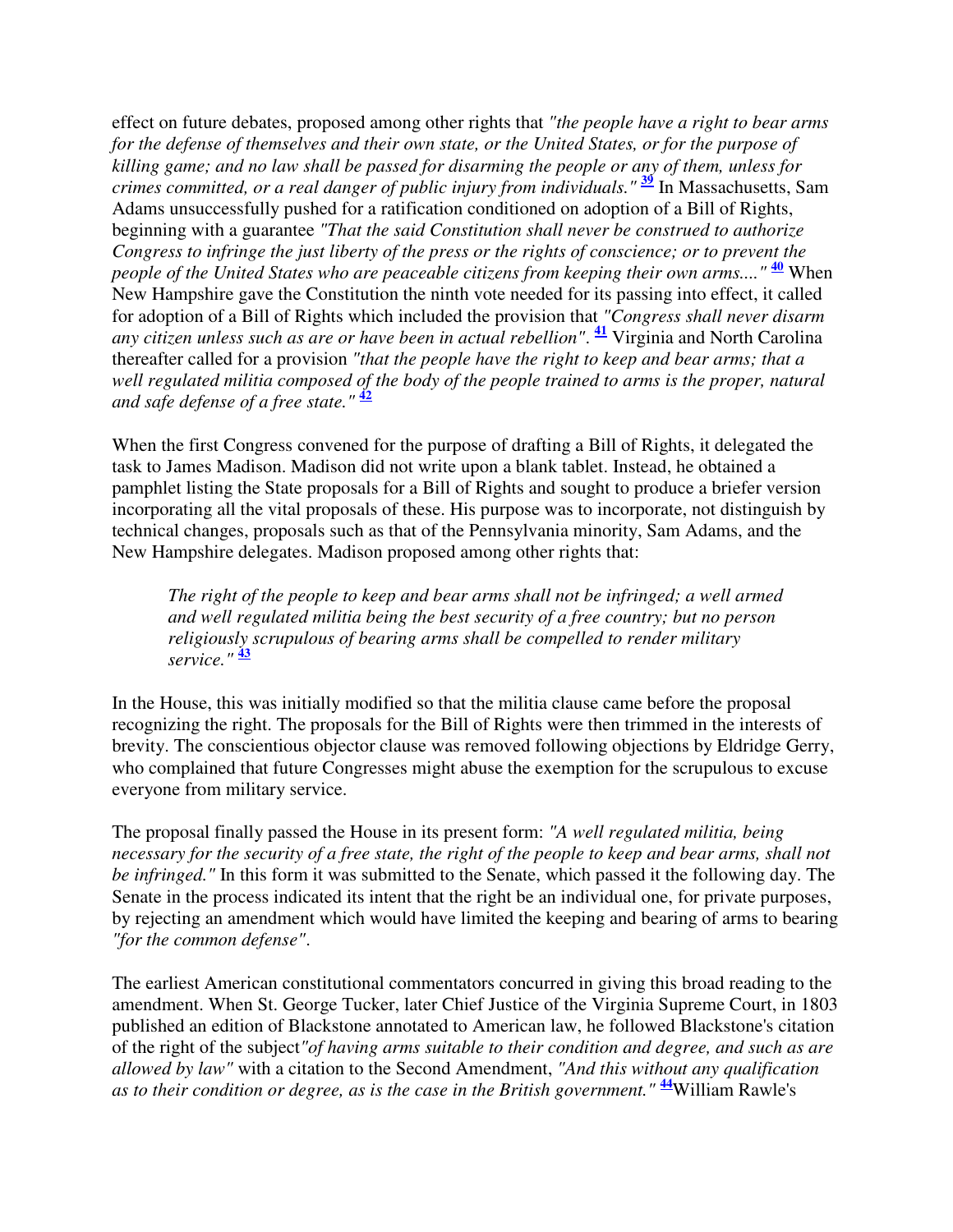*"View of the Constitution"* published in Philadelphia in 1825 noted that under the Second Amendment

*"The prohibition is general. No clause in the Constitution could by a rule of construction be conceived to give to Congress a power to disarm the people. Such a flagitious attempt could only be made under some general pretense by a state legislature. But if in blind pursuit of inordinate power, either should at tempt it, this amendment may be appealed to as a restraint on both."* **<sup>45</sup>**

The Jefferson papers in the Library of Congress show that both Tucker and Rawle were friends of, and corresponded with, Thomas Jefferson. This suggests that their assessment, as contemporaries of the Constitution's drafters, should be afforded special consideration.

Later commentators agreed with Tucker and Rawle. For instance, Joseph Story in his *"Commentaries on the Constitution"* considered the right to keep and bear arms as *"the palladium of the liberties of the republic"*, which deterred tyranny and enabled the citizenry at large to overthrow it should it come to pass.  $\frac{46}{1}$ 

Subsequent legislation in the second Congress likewise supports the interpretation of the Second Amendment that creates an individual right. In the Militia Act of 1792, the second Congress defined *"militia of the United States"* to include almost every free adult male in the United States. These persons were obligated by law to possess a firearm and a minimum supply of ammunition and military equipment. **<sup>47</sup>** This statute, incidentally, remained in effect into the early years of the present century as a legal requirement of gun ownership for most of the population of the United States. There can by little doubt from this that when the Congress and the people spoke of a "militia", they had reference to the traditional concept of the entire populace capable of bearing arms, and not to any formal group such as what is today called the National Guard. The purpose was to create an armed citizenry, such as the political theorists at the time considered essential to ward off tyranny. From this militia, appropriate measures might create a *"well regulated militia"* of individuals trained in their duties and responsibilities as citizens and owners of firearms.

The Second Amendment as such was rarely litigated prior to the passage of the Fourteenth Amendment. Prior to that time, most courts accepted that the commands of the federal Bill of Rights did not apply to the states. Since there was no federal firearms legislation at this time, there was no legislation which was directly subject to the Second Amendment, if the accepted interpretations were followed. However, a broad variety of state legislation was struck down under state guarantees of the right to keep and bear arms and even in a few cases, under the Second Amendment, when it came before courts which considered the federal protections applicable to the states. Kentucky in 1813 enacted the first carrying concealed weapon statute in the United States; in 1822, the Kentucky Court of Appeals struck down the law as a violation of the state constitutional protection of the right to keep and bear arms; *"And can there be entertained a reasonable doubt but the provisions of that act import a restraint on the right of the citizen to bear arms? The court apprehends it not. The right existed at the adoption of the Constitution; it then had no limit short of the moral power of the citizens to exercise it, and in fact consisted of nothing else but the liberty of the citizen to bear arms."* **<sup>48</sup>** On the other hand, a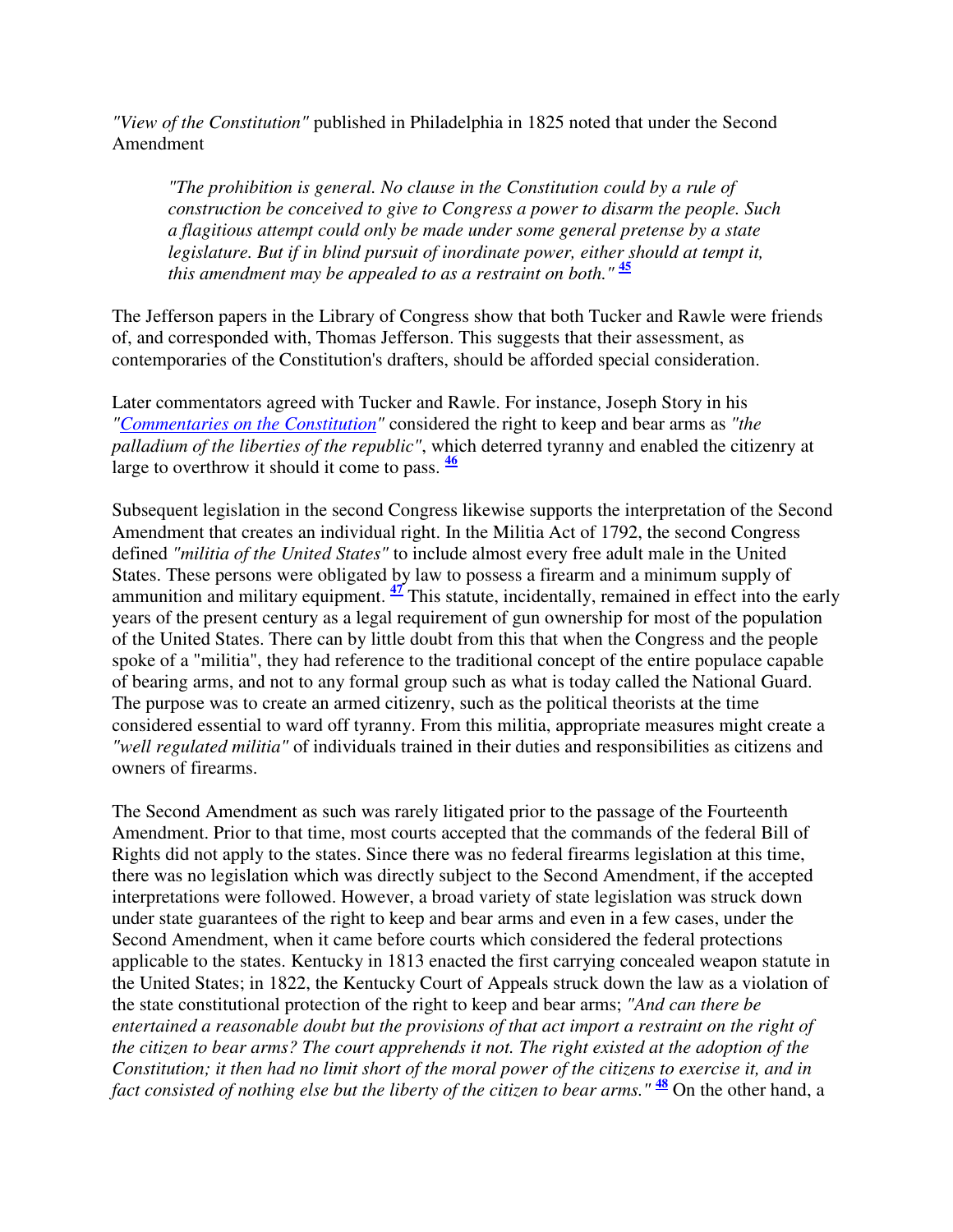similar measure was sustained in Indiana, not upon the grounds that a right to keep and bear arms did not apply, but rather upon the notion that a statute banning only concealed carrying still permitted the carrying of arms and merely regulated on possible way of carrying them.  $\frac{49}{12}$  A few years later, the Supreme Court of Alabama upheld a similar statute but added, *"We do not desire to be understood as maintaining, that in regulating the manner of wearing arms, the legislature has no other limit than its own discretion. A statute which, under the pretense of regulation, amounts to a destruction of that right, or which requires arms to be so borne as to render them wholly useless for the purpose of defense, would be clearly unconstitutional."* **<sup>50</sup>** When the Arkansas Supreme Court in 1842 upheld a carrying concealed weapons statute, the chief justice explained that the statute would not "detract anything from the power of the people to defend their free state and the established institutions of the country. It prohibits only the wearing of certain arms concealed. This is simply a regulation as to the manner of bearing such arms as are specified", while the dissenting justice proclaimed *"I deny that any just or free government upon earth has the power to disarm its citizens"*. **51**

Sometimes courts went farther. When in 1837, Georgia totally banned the sale of pistols (excepting the larger pistols *"known and used as horsemen's pistols"* ) and other weapons, the Georgia Supreme Court in *Nunn v. State* held the statute unconstitutional under the Second Amendment to the federal Constitution. The court held that the Bill of Rights protected natural rights which were fully as capable of infringement by states as by the federal government and that the Second Amendment provided *"the right of the whole people, old and young, men, women and boys, and not militia only, to keep and bear arms of every description, and not merely such as are used by the militia, shall not be infringed, curtailed, or broken in on, in the slightest degree; and all this for the important end to be attained: the rearing up and qualifying of a well regulated militia, so vitally necessary to the security of a free state."* **<sup>52</sup>** Prior to the Civil War, the Supreme Court of the United States likewise indicated that the privileges of citizenship included the individual right to own and carry firearms. In the notorious Dred Scott case, the court held that black Americans were not citizens and could not be made such by any state. This decision, which by striking down the Missouri Compromise did so much to bring on the Civil War, listed what the Supreme Court considered the rights of American citizens by way of illustrating what rights would have to be given to black Americans if the Court were to recognize them as full fledged citizens:

*It would give to persons of the negro race, who are recognized as citizens in any one state of the Union, the right to enter every other state, whenever they pleased. . . .and it would give them full liberty of speech in public and in private upon all subjects upon which its own citizens might meet; to hold public meetings upon political affairs, and to keep and carry arms wherever they went.* **<sup>53</sup>**

Following the Civil War, the legislative efforts which gave us three amendments to the Constitution and our earliest civil rights acts likewise recognized the right to keep and bear arms as an existing constitutional right of the individual citizen and as a right specifically singled out as one protected by the civil rights acts and by the Fourteenth Amendment to the Constitution, against infringement by state authorities. Much of the reconstruction effort in the South had been hinged upon the creation of "black militias" composed of the armed and newly freed blacks, officered largely by black veterans of the Union Army. In the months after the Civil War, the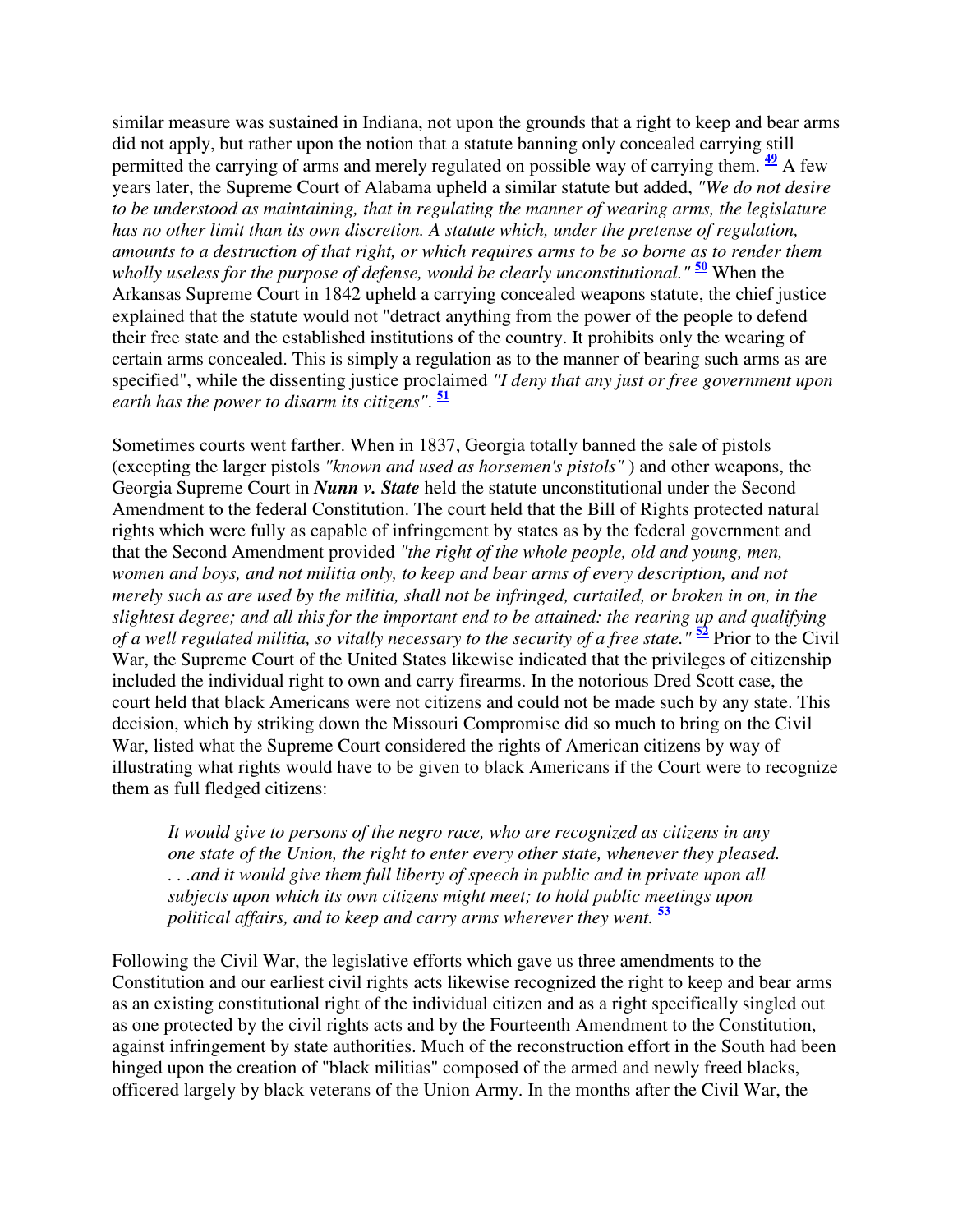existing southern governments struck at these units with the enactment of "black codes" which either outlawed gun ownership by blacks entirely, or imposed permit systems for them, and permitted the confiscation of firearms owned by blacks. When the Civil Rights Act of 1866 was debated members both of the Senate and the House referred to the disarmament of blacks as a major consideration. **<sup>54</sup>** Senator Trumbull cited provisions outlawing ownership of arms by blacks as among those which the Civil Rights Act would prevent. **<sup>55</sup>** Senator Sulsbury complained on the other hand that if the act were to be passed it would prevent his own state from enforcing a law banning gun ownership by individual free blacks. **<sup>56</sup>** Similar arguments were advanced during the debates over the "anti-KKK act"; its sponsor at one point explained that a section making it a federal crime to deprive a person of *"arms or weapons he may have in his house or possession for the defense of his person, family, or property"* was *"intended to enforce the well-known constitutional provisions guaranteeing the right in the citizen 'keep and bear arms'."* **<sup>57</sup>** Likewise, in the debates over the Fourteenth Amendment Congress frequently referred to the Second Amendment as one of the rights which it intended to guarantee against state action. **<sup>58</sup>**

Following adoption of the Fourteenth Amendment, however, the Supreme Court held that that Amendment's prohibition against states depriving any persons of their federal *"privileges and immunities"* was to be given a narrow construction. In particular, the *"privileges and immunities"*  under the Constitution would refer only to those rights which were not felt to exist as a process of natural right, but which were created solely by the Constitution. These might refer to rights such as voting in federal elections and of interstate travel, which would clearly not exist except by virtue of the existence of a federal government and which could not be said to be *"natural rights"*. **<sup>59</sup>** This paradoxically meant that the rights which most persons would accept as the most important — those flowing from concepts of natural justice — were devalued at the expense of more technical rights. Thus when individuals were charged with having deprived black citizens of their right to freedom of assembly and to keep and bear arms, by violently breaking up a peaceable assembly of black citizens, the Supreme Court in *United States v. Cruikshank* **<sup>60</sup>** held that no indictment could be properly brought since the right *"of bearing arms for a lawful purpose"* is *"not a right granted by the Constitution. Neither is it in any manner dependent upon that instrument for its existence."* Nor, in the view of the Court, was the right to peacefully assemble a right protected by the Fourteenth Amendment: *"The right of the people peaceably to assemble for lawful purposes existed long before the adoption of the Constitution of the United States. In fact, it is and has always been one of the attributes of citizenship under a free government. . . .It was not, therefore, a right granted to the people by the Constitution."* Thus the very importance of the rights protected by the First and Second Amendment was used as the basis for the argument that they did not apply to the states under the Fourteenth Amendment. In later opinions, chiefly *Presser v. Illinois*  $\frac{61}{2}$  and *Miller v. Texas*  $\frac{62}{2}$  the Supreme Court adhered to the view. Cruikshank has clearly been superseded by twentieth century opinions which hold that portions of the Bill of Rights — and in particular the right to assembly with which Cruikshank dealt in addition to the Second Amendment — are binding upon the state governments. Given the legislative history of the Civil Rights Acts and the Fourteenth Amendment, and the more expanded views of incorporation which have become accepted in our own century, it is clear that the right to keep and bear arms was meant to be and should be protected under the civil rights statutes and the Fourteenth Amendment against infringement by officials acting under color of state law.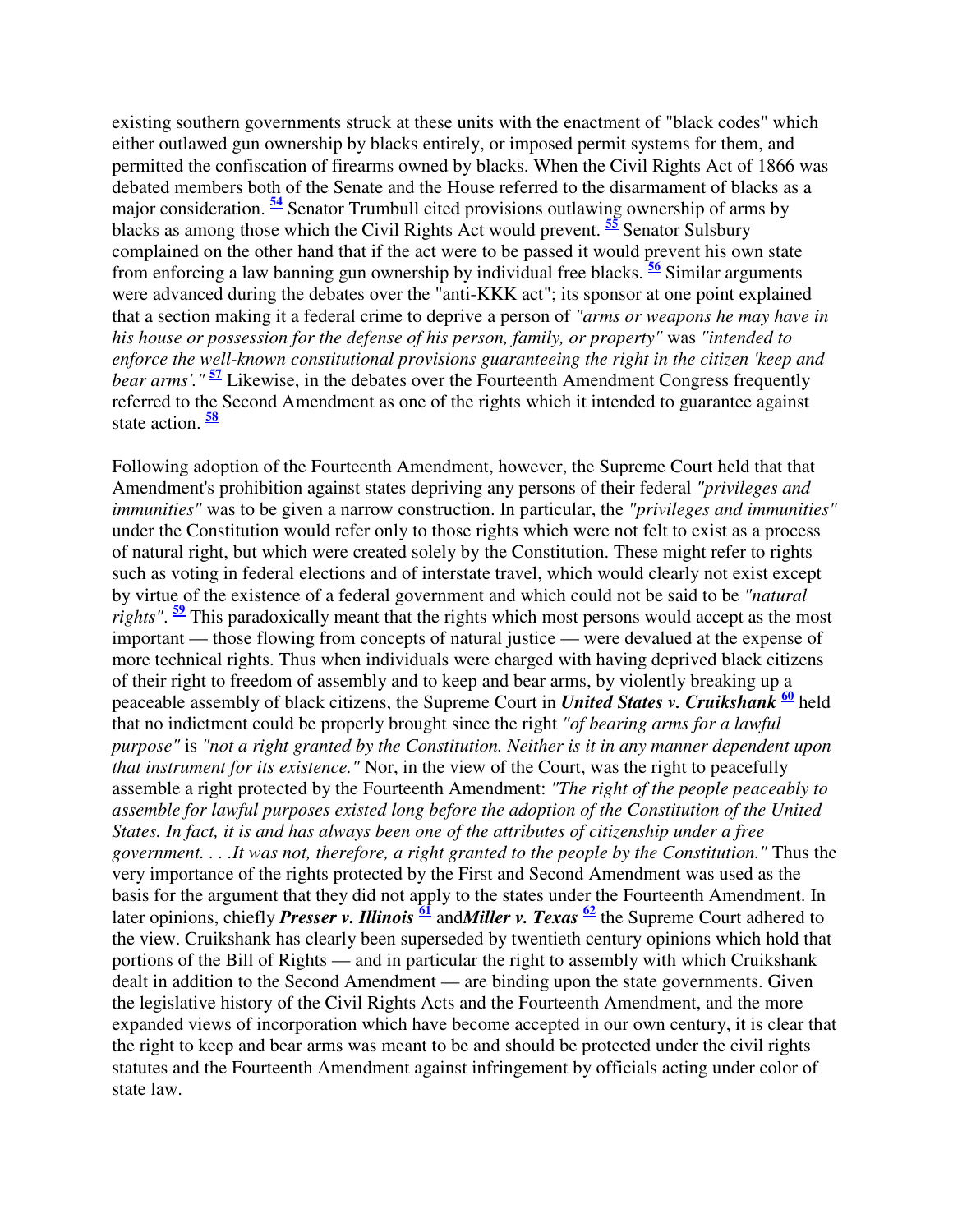Within our own century, the only occasion upon which the Second Amendment has reached the Supreme Court came in United States v. Miller. **63** There, a prosecution for carrying a sawed off shotgun was dismissed before trial on Second Amendment grounds. In doing so, the court took no evidence as to the nature of the firearm or indeed any other factual matter. The Supreme Court reversed on procedural grounds, holding that the trial court could not take judicial notice of the relationship between a firearm and the Second Amendment, but must receive some manner of evidence. It did not formulate a test nor state precisely what relationship might be required. The court's statement that the amendment was adopted "to assure the continuation and render possible the effectiveness of such [militia] forces" and *"must be interpreted and applied with that end in view", when combined with the court's statement that all constitutional sources "show plainly enough that the militia comprised all males physically capable of acting in concert for the common defense.... these men were expected to appear bearing arms supplied by themselves and of the kind in common use at the time,"*  $\frac{64}{3}$  suggests that at the very least private ownership by a person capable of self defense and using an ordinary privately owned firearm must be protected by the Second Amendment. What the Court did not do in Miller is even more striking: It did not suggest that the lower court take evidence on whether Miller belonged to the National Guard or a similar group. The hearing was to be on the nature of the firearm, not on the nature of its use; nor is there a single suggestion that National Guard status is relevant to the case.

The Second Amendment right to keep and bear arms therefore, is a right of the individual citizen to privately possess and carry in a peaceful manner firearms and similar arms. Such an *"individual rights"* interpretation is in full accord with the history of the right to keep and bear arms, as previously discussed. It is moreover in accord with contemporaneous statements and formulations of the right by such founders of this nation as Thomas Jefferson and Samuel Adams, and accurately reflects the majority of the proposals which led up to the Bill of Rights itself. A number of state constitutions, adopted prior to or contemporaneously with the federal Constitution and Bill of Rights, similarly provided for a right of the people to keep and bear arms. If in fact this language creates a right protecting the states only, there might be a reason for it to be inserted in the federal Constitution but no reason for it to be inserted in state constitutions. State bills of rights necessarily protect only against action by the state, and by definition a state cannot infringe its own rights; to attempt to protect a right belonging to the state by inserting it in a limitation of the state's own powers would create an absurdity. The fact that the contemporaries of the framers did insert these words into several state constitutions would indicate clearly that they viewed the right as belonging to the individual citizen, thereby making it a right which could be infringed either by state or federal government and which must be protected against infringement by both.

Finally, the individual rights interpretation gives full meaning to the words chosen by the first Congress to reflect the right to keep and bear arms. The framers of the Bill of Rights consistently used the words "right of the people" to reflect individual rights — as when these words were used to recognize the "right of the people" to peaceably assemble, and the "right of the people" against unreasonable searches and seizures. They distinguished between the rights of the people and of the state in the Tenth Amendment. As discussed earlier, the "militia" itself referred to a concept of a universally armed people, not to any specifically organized unit. When the framers referred to the equivalent of our National Guard, they uniformly used the term "select militia"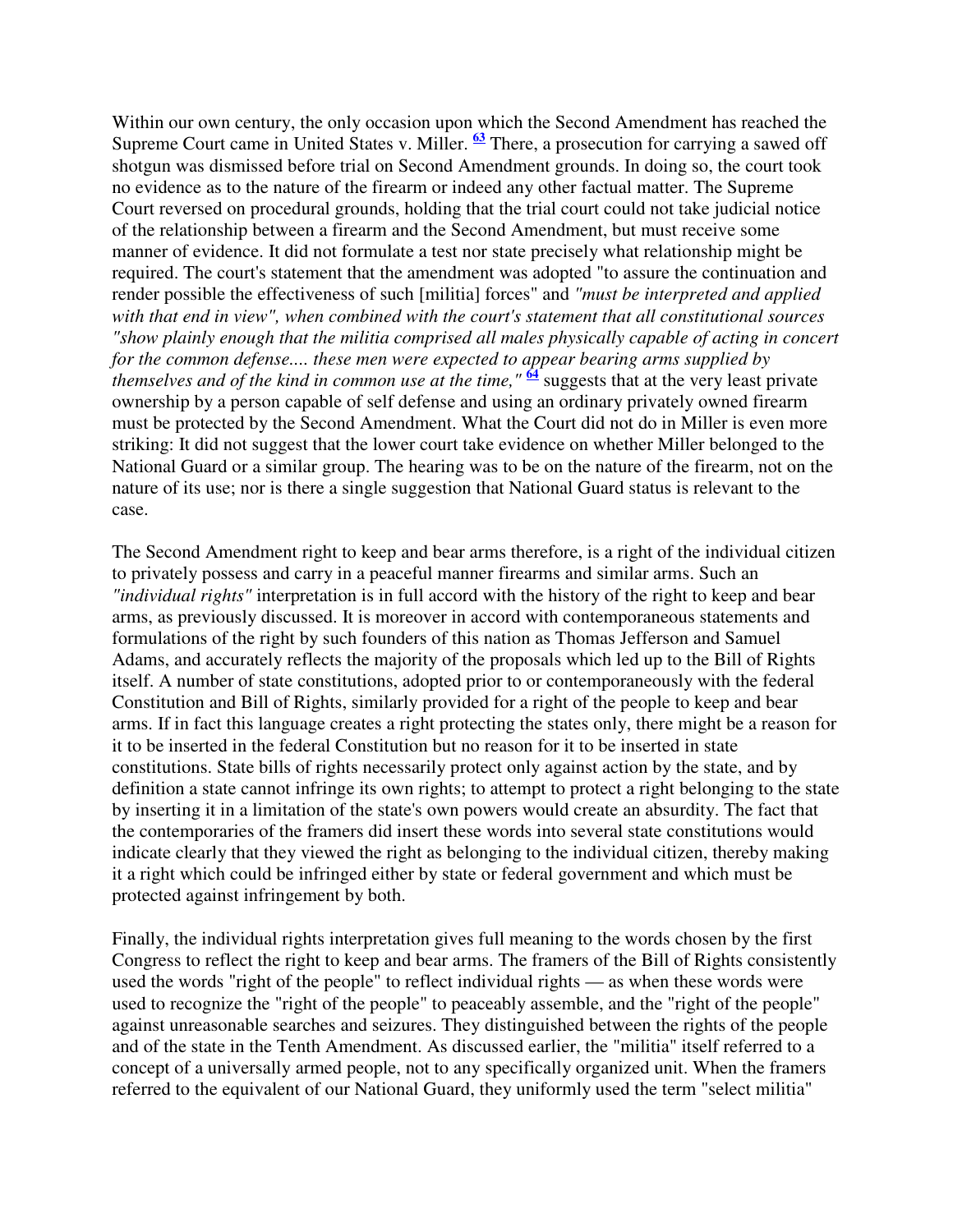and distinguished this from "militia". Indeed, the debates over the Constitution constantly referred to the organized militia units as a threat to freedom comparable to that of a standing army, and stressed that such organized units did not constituted, and indeed were philosophically opposed to, the concept of a militia.

That the National Guard is not the *"Militia"* referred to in the second amendment is even clearer today. Congress has organized the National Guard under its power to *"raise and support armies"* and not its power to *"Provide for the organizing, arming and disciplining the Militia".* **<sup>65</sup>** This Congress chose to do in the interests of organizing reserve military units which were not limited in deployment by the strictures of our power over the constitutional militia, which can be called forth only *"to execute the laws of the Union, suppress insurrections and repel invasions."* The modern National Guard was specifically intended to avoid status as the constitutional militia, a distinction recognized by *10 U.S.C. Sec. 311(a)*.

The conclusion is thus inescapable that the history, concept, and wording of the second amendment to the Constitution of the United States, as well as its interpretation by every major commentator and court in the first half century after its ratification, indicates that what is protected is an individual right of a private citizen to own and carry firearms in a peaceful manner.

#### **REFERENCES**

1. Charles Hollister, *Anglo-Saxon Military Institutions* 11-42 (Oxford University Press 1962); Francis Grose, *Military Antiquities Respecting a History of the British Army*, Vol. I at 1-2 (London, 1812).

2. Grose, *supra*, at 9-11; Bruce Lyon, *A Constitutional and Legal History of Medieval England.* 273 (2nd. ed. New York 1980).

3. J.J. Bagley and P.B. Rowley, *A Documentary History of England.* 1066-1540, Vol. I at 155-56 (New York 1965).

4. Statute of Winchester (13 Edw. I c. 6). See also Bagley and Rowley, *supra* at 158.

5. 7 Ed. I c.2 (1279).

6. Statute of Northampton (2nd Edw. III c. 3).

7. *Rex v. Knight*, 90 Eng. Rep. 330; 87 Eng. Rep. 75 (King's Bench, 1686).

- 8. E. G. Heath, The Grey Goose Wing 109 (London, 1971).
- 9. 19 Hen. VII c. 4 (1503).
- 10. 3 Hen. VIII c. 13 (1511).
- 11. 64 Hen. VIII c. 13 (1514).
- 12. 33 Hen. VIII c. 6 (1514).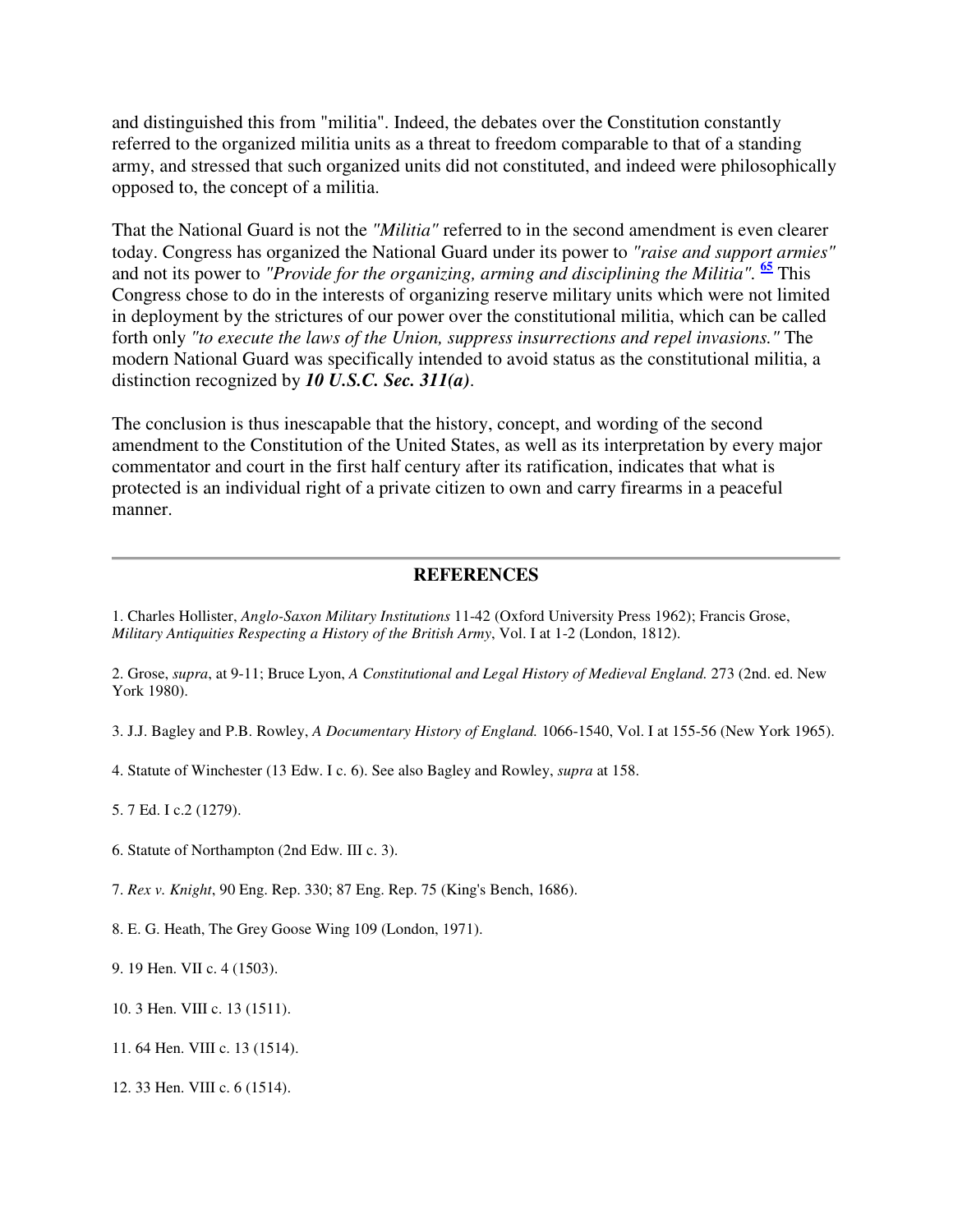13. Noel Perrin, *Giving Up the Gun* 59-60 (Boston, 1979)

14. Jim Hill, *The Minuteman in War and Peace* 26-27 (Harrisburg, 1968)

15. Charles Oman, *A History of the Art of War in the Sixteenth Century* 288 (New York, 1937).

16. William Blackstone, *Commentaries*, Vol. 2 at 412 (St. George Tucker, ed., Philadelphia 1803).

17. "An Act for Settling the Militia," Ordinances and Acts of the Interregnum, Vol. 2 1320 (London, HMSO 1911).

18. 8 Calender of State Papers (Domestic), Charles II, No. 188, p. 150.

19. 14 Car. II c. 3 (1662).

20. Joyce Malcolm, *Disarmed: The Loss of the Right to Bear Arms in Restoration England*, at 11 (Mary Ingraham Bunting Institute, Radcliffe College 1980).

21. Thomas Macaulay, *The History of England from the Accession of Charles II*, Vol. II at 137 (London, 1856).

22. Phillip, Earl of Hardwicke, *Miscellaneous State Papers from 1501-1726*, vol. 2 at 407-17 (London, 1778).

23. J. R. Western, *Monarchy and Revolution: The English State in the 1680's*, at 339 (Totowa, N.J., 1972).

24. *Journal of the House of Commons* from December 26, 1688 to October 26, 1693, at 29. (London, 1742). The Bill of Rights was ultimately enacted in this form. 1 Gul. and Mar. Sess., 2, c. 2 (1689).

25. Joyce Malcolm, *supra*, at 16.

26. William Hening, *The Statutes at Large: Being a Collection of All the Laws of Virginia from the First Session of the Legislature in 1619*, at pp. 127, 173-74 (New York, 1823).

27. *Id*.

28. William Brigham, *The Compact with the Charter and Laws of the Colony of New Plymouth*, 31, 76 (Boston, 1836).

29. Oliver Dickerson, ed., *Boston Under Military Rule*, 61, 79 (Boston, 1936).

30. Steven Patterson, *Political Parties in Revolutionary Massachusetts*, at 103 (University of Wisconsin Press, 1973).

31. See Sprecher, *The Lost Amendment*, 51 A.B.A.J. 554, 665 (1965).

32. The most extensive studies of these militia proposals are John Macauly Palmer, *Washington, Lincoln, Wilson: Three War Statesmen* (New York, 1930); Frederick Stern, *Citizen Army* (New York, 1957); John Mahon, *The American Militia: Decade of Decision 1789-1800* (Univ. of Florida, 1960).

33. Merrill Jensen, ed., *The Documentary of History of the Ratification of the Constitution*, vol. 3 at 378 (Madison, Wisc.)

34. *Id*., vol. 2 at 508.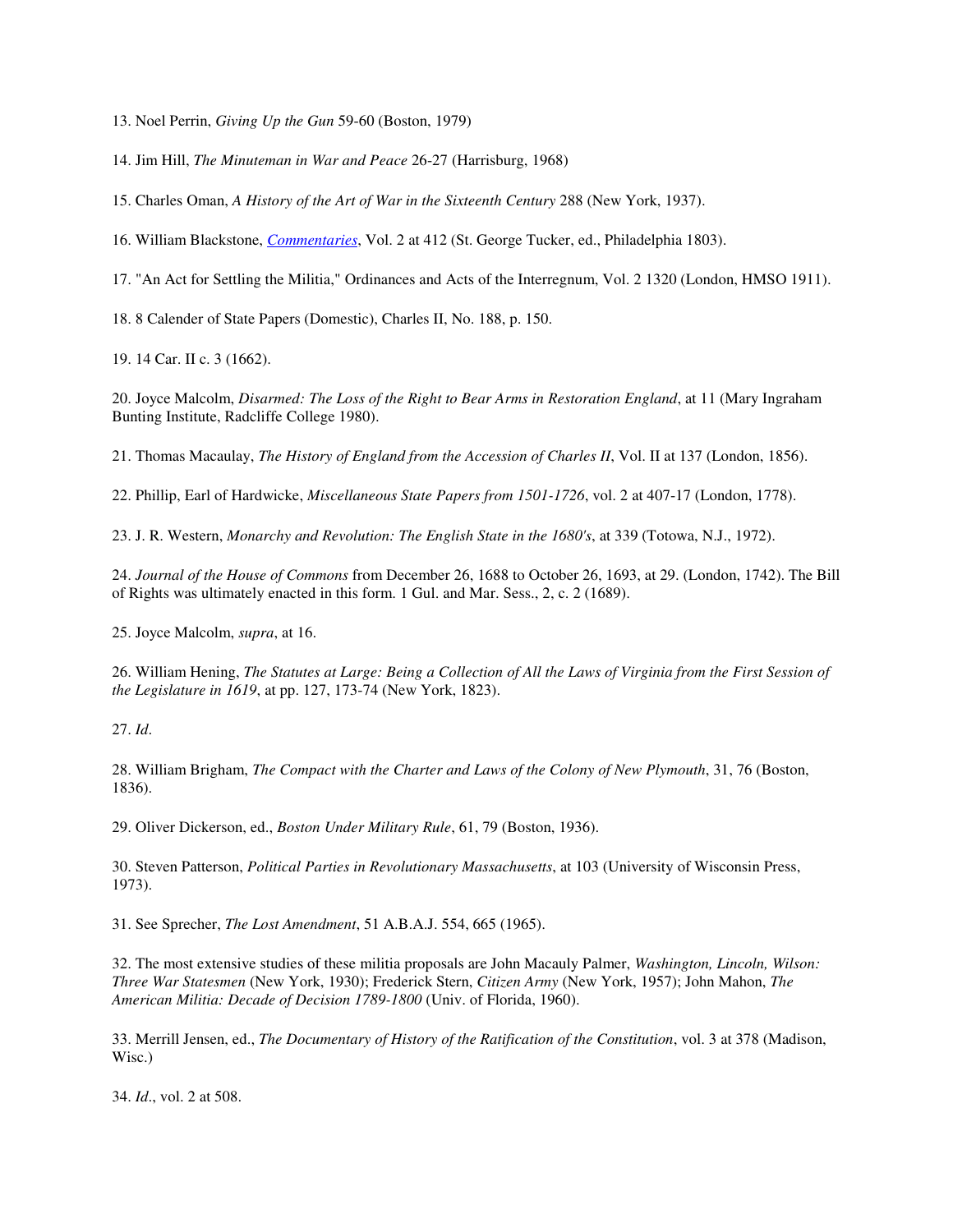35. Walter Bennet, ed., *Letters from the Federal Farmer to the Republican*, at 21, 22, 124 (Univ. of Alabama Press, 1975).

36. *Debates and other Proceedings of the Convention of Virginia*, . . . taken in shorthand by David Robertson of Petersburg, at 271, 275 (2nd ed. Richmond, 1805).

37. Noah Webster, "An Examination into the Leading Principles of the Federal States, at 56 (New York, 1888).

38. Jonathan Elliot, ed., *Debates in the Several State Conventions on the Adoption of the Federal Constitution*, vol. 2 at 97 (2nd ed., 1888).

39. Merril Jensen, *supra*, vol. 2 at 597-98.

40. *Debates and Proceeding at the Convention of the Commonwealth of Massachusetts*, at 86-87 (Pierce & Hale, eds., Boston, 1850); 2 B. Schwartz, the Bill of Rights 675 (1971).

41. *Documents Illustrative of the Formation of the Union of the American States*, at 1026 (Washington, D.C., GPO, 1927).

42. *Id*. at 1030.

43. *Annals of Congress* 434 (1789).

44. St. George Tucker, ed., *Blackstone's Commentaries*, Volume 1 at 143 n. 40, 41 (Philadelphia, 1803).

45. William Rawle, *A View of the Constitution* 125-6 (2nd ed., Philadelphia, 1803).

46. Joseph Story, *Commentaries on the Constitution*, vol. 2 at 746 (1833).

47. Act of May 8, 1792; Second Cong., First Session, ch. 33.

48. *Bliss vs. Commonwealth*, 12 Ken. (2 Litt.) 90, 92 (1822).

49. *State v. Mitchell*, (3 Black.) 229.

50. *State v. Reid*, 1 Ala. 612, 35 Am. Dec. 44 (1840).

51. *State v. Buzzard*, 4 Ark. 18, 27, 36 (1842). The Arkansas Constitutional provision at issue was narrower than the second amendment, as it protected keeping and bearing arms "for the common defense." *Id*. at 34.

52. *Nunn v. State*, 1 Ga. 243, 251 (1846).

53. *Dred Scott v. Sanford*, 60 U.S. 691, 705.

54. The most comprehensive work in this field of constitutional law is Steven Halbrook, *The Jurisprudence of the Second and Fourteenth Amendments* (Institute for Humane Studies, Menlo Park, California, 1979), reprinted in 4 George Mason L. Rev. 1 (1981).

55. Cong. Globe, 39th Congress, 1st Sess., pt. 1, p. 474 (Jan. 29, 1866).

56. *Id*. at 478.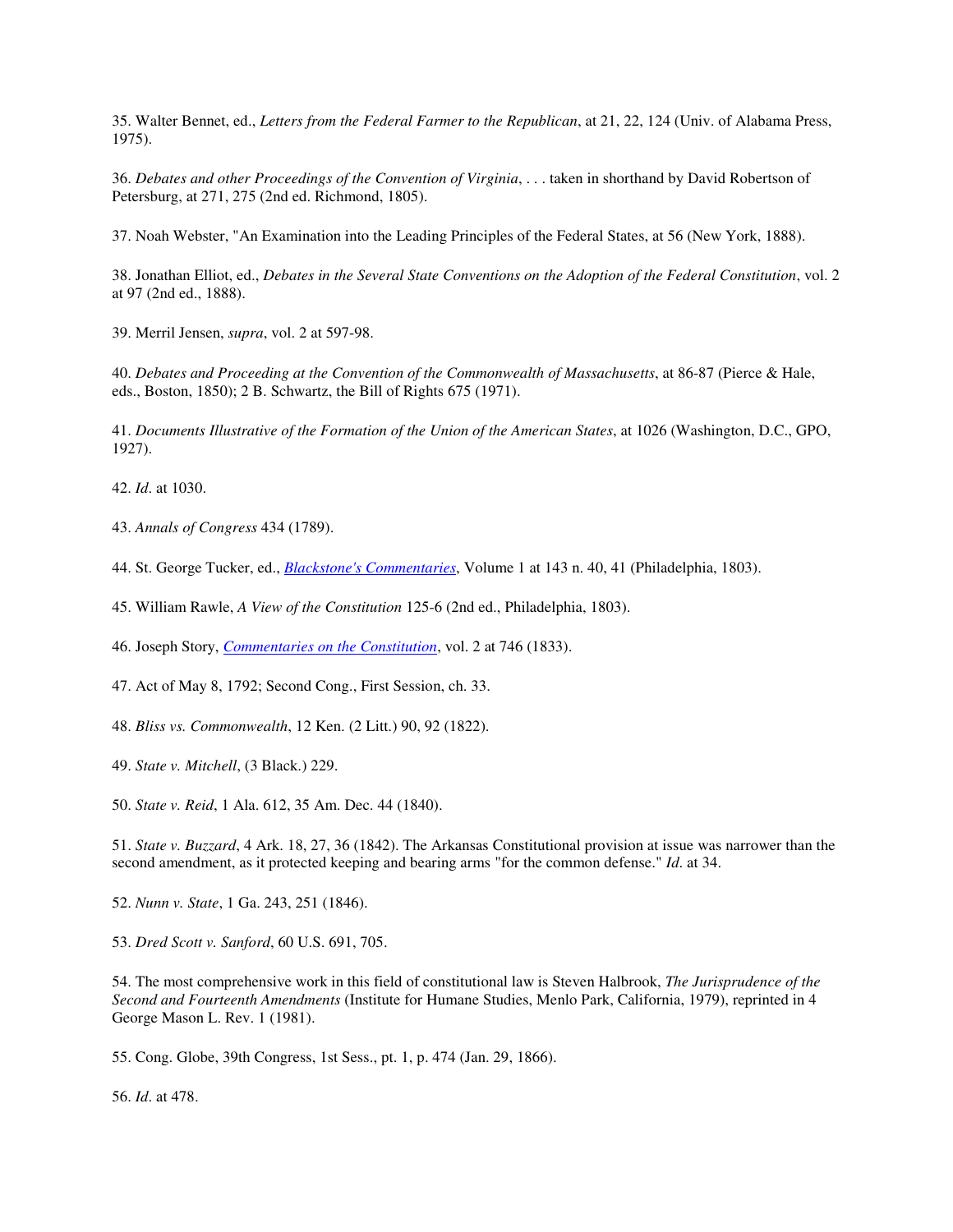57. H.R. Rep. No. 37, 41st Cong., 3d sess., p. 3 (1871).

58. See generally Halbrook, *supra*, at 42-62.

59. Slaughterhouse Cases, 83 U.S. 36 (L873).

60. *United States v. Cruikshank*, 92 U.S. 542 (1876).

61. *Presser v. Illinois*, 116 U.S. 252 (1886).

62. *Miller v. Texas*, 153 U.S. 535 (1894).

63. *United States v. Miller*, 307 U.S. 175 (1939).

64. *Id*. at 178, 179.

65. H.R. Report No. 141, 73d Cong., 1st sess. at 2-5 (1933).

# **APPENDIX**

#### **Case Law**

The United States Supreme Court has only three times commented upon the meaning of the second amendment to our constitution. The first comment, in Dred Scott, indicated strongly that the right to keep and bear arms was an individual right; the Court noted that, were it to hold blacks to be entitled to equality of citizenship, they would be entitled to keep and carry arms wherever they went. The second, in Miller, indicated that a court cannot take judicial notice that a short-barrelled shotgun is covered by the second amendment — but the Court did not indicate that National Guard status is in any way required for protection by that amendment, and indeed defined "militia" to include all citizens able to bear arms. The third, a footnote in Lewis v. United States, indicated only that "these legislative restrictions on the use of firearms" — a ban on possession by felons — were permissable [sic]. But since felons may constitutionally be deprived of many of the rights of citizens, including that of voting, this dicta reveals little. These three comments constitute all significant explanations of the scope of the second amendment advanced by our Supreme Court. The case of Adam v. Williams has been cited as contrary to the principle that the second amendment is an individual right. In fact, that reading of the opinion comes only in Justice Douglas's dissent from the majority ruling of the Court.

The appendix which follows represents a listing of twenty-one American decisions, spanning the period from 1822 to 1981, which have analyzed right to keep and bear arms provisions in the light of statutes ranging from complete bans on handgun sales to bans on carrying of weapons to regulation of carrying by permit systems. Those decisions not only explained the nature of such a right, but also struck down legislative restrictions as violative of it, are designated by asterisks.

# **20TH CENTURY CASES**

1. *State v. Blocker*, 291 Or. 255, — — — P. 2d — — — (1981).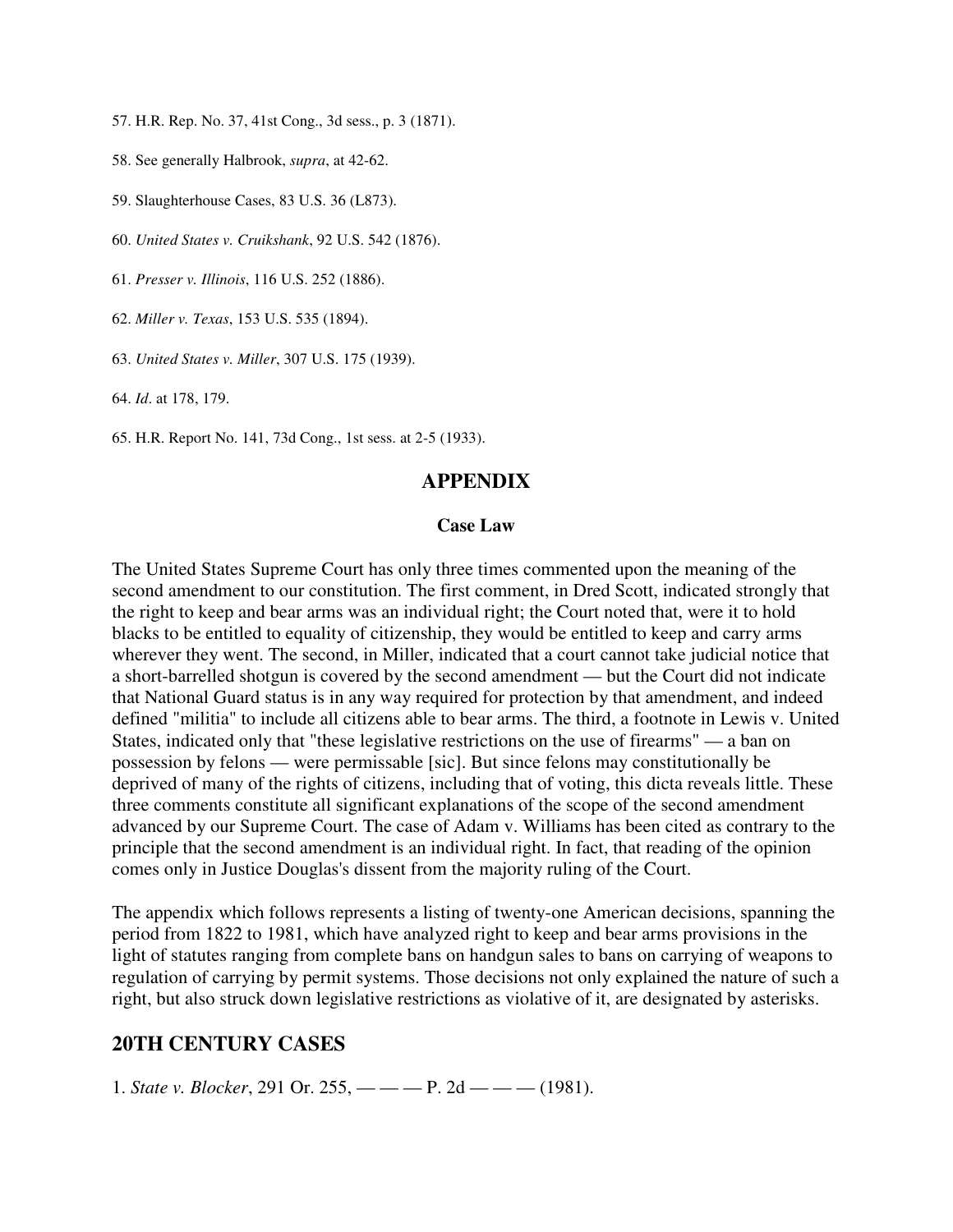"The statue is written as a total proscription of the mere possession of certain weapons, and that mere possession, insofar as a billy is concerned, is constitutionally protected."

"In these circumstances, we conclude that it is proper for us to consider defendant's 'overbreadth' attack to mean that the statute swept so broadly as to infringe rights that it could not reach, which in the setting means the right to possess arms guaranteed by sec 27."

2. *State v. Kessler*, 289 Or. 359, 614 P. 2d 94, at 95, at 98 (1980).

"We are not unmindful that there is current controversy over the wisdom of a right to bear arms, and that the original motivations for such a provision might not seem compelling if debated as a new issue. Our task, however, in construing a constitutional provision is to respect the principles given the status of constitutional guarantees and limitations by the drafters; it is not to abandon these principles when this fits the needs of the moment."

"Therefore, the term 'arms' as used by the drafters of the constitutions probably was intended to include those weapons used by settlers for both personal and military defense. The term 'arms' was not limited to firearms, but included several handcarried weapons commonly used for defense. The term 'arms' would not have included cannon or other heavy ordnance not kept by militiamen or private citizens."

3. *Motley v. Kellogg*, 409 N.E. 2d 1207, at 1210 (Ind. App. 1980) (motion to transfer denied 1- 27-1981).

"[N]ot making applications available at the chief's office effectively denied members of the community the opportunity to obtain a gun permit and bear arms for their selfdefense."

4. *Schubert v. DeBard*, 398 N.E. 2d 1339, at 1341 (Ind. App. 1980) (motion to transfer denied 8- 28-1980).

"We think it clear that our constitution provides our citizenry the right to bear arms for their self- defense."

5. *Taylor v. McNeal*, 523 S.W. 2d 148, at 150 (Mo. App. 1975)

"The pistols in question are not contraband. \* \* \* Under Art. I, sec 23, Mo. Const. 1945, V.A.M.S., every citizen has the right to keep and bear arms in defense of his home, person, and property, with the limitation that this section shall not justify the wearing of concealed arms."

6. *City of Lakewood v. Pillow*, 180 Colo. 20, 501 P. 2d 744, at 745 (en banc 1972).

- "As an example, we note that this ordinance would prohibit gunsmiths, pawnbrokers and sporting goods stores from carrying on a substantial part of their business. Also, the ordinance appears to prohibit individuals from transporting guns to and from such places of business. Furthermore, it makes it unlawful for a person to possess a firearm in a vehicle or in a place of business for the purpose of self-defense. Several of these activities are constitutionally protected. Colo. Const. art. II, sec 13."
- 7. *City of Las Vegas v. Moberg*, 82 N.M. 626, 485 P. 2d 737, at 738 (N.M. App. 1971). "It is our opinion that an ordinance may not deny the people the constitutionally guaranteed right to bear arms, and to that extent the ordinance under consideration is void."
- 8. *State v. Nickerson*, 126 Mt. 157, 247 P. 2d 188, at 192 (1952).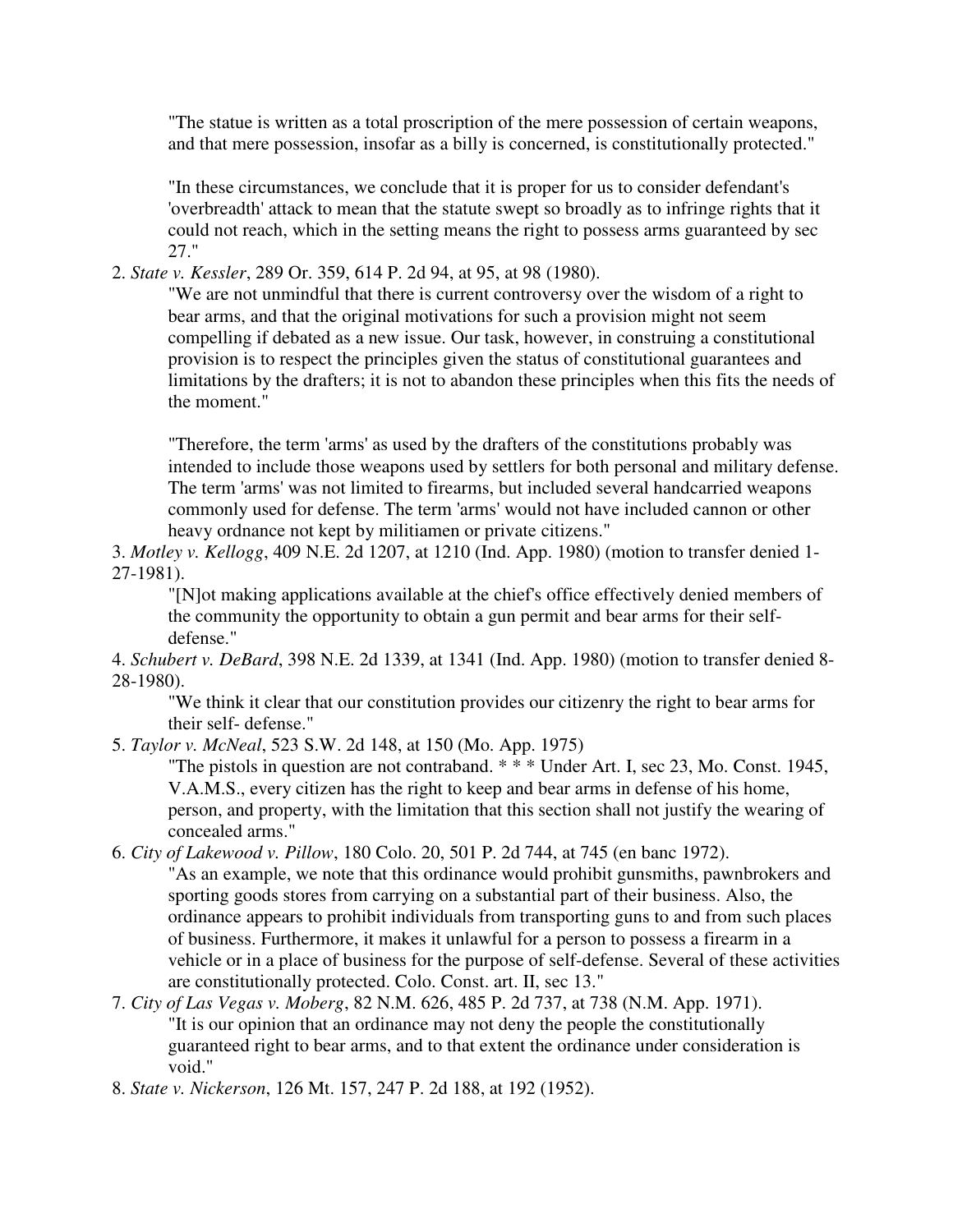"The law of this jurisdiction accords to the defendant the right to keep and bear arms and to use same in defense of his own home, his person and property."

9. *People v. Liss*, 406 Ill. 419, 94 N.E. 2d 320, at 323 (1950).

"The second amendment to the constitution of the United States provides the right of the people to keep and bear arms shall not be infringed. This of course does not prevent the enactment of a law against carrying concealed weapons, but it does indicate it should be kept in mind, in the construction of a statue of such character, that it is aimed at persons of criminal instincts, and for the prevention of crime, and not against use in the protection of person or property."

10. *People v. Nakamura*, 99 Colo. 262, at 264, 62 P. 2d 246 (en banc 1936).

"It is equally clear that the act wholly disarms aliens for all purposes. The state . . . cannot disarm any class of persons or deprive them of the right guaranteed under section 13, article II of the Constitution, to bear arms in defense of home, person and property. The guaranty thus extended is meaningless if any person is denied the right to possess arms for such protection."

11. *Glasscock v. City of Chattanooga*, 157 Tenn. 518, at 520, 11 S.W. 2d 678 (1928). "There is no qualification of the prohibition against the carrying of a pistol in the city ordinance before us but it is made unlawful 'to carry on or about the person any pistol,' that is, any sort of pistol in any sort of manner. \*\*\* [W]e must accordingly hold the provision of this ordinance as to the carrying of a pistol invalid."

12. *People v. Zerillo*, 219 Mich. 635, 189 N.W. 927, at 928 (1922).

"The provision in the Constitution granting the right to all persons to bear arms is a limitation upon the right of the Legislature to enact any law to the contrary. The exercise of a right guaranteed by the Constitution cannot be made subject to the will of the sheriff."

13. *State v. Kerner*, 181 N.C. 574, 107 S.E. 222, at 224 (1921).

"We are of the opinion, however, that 'pistol' ex vi termini is properly included within the word 'arms,' and that the right to bear such arms cannot be infringed. The historical use of pistols as 'arms' of offense and defense is beyond controversy."

"The maintenance of the right to bear arms is a most essential one to every free people and should not be whittled down by technical constructions."

14. *State v. Rosenthal*, 75 VT. 295, 55 A. 610, at 611 (1903).

"The people of the state have a right to bear arms for the defense of themselves and the state. \*\*\* The result is that Ordinance No. 10, so far as it relates to the carrying of a pistol, is inconsistent with and repugnant to the Constitution and the laws of the state, and it is therefore to that extent, void."

15. *In re Brickey*, 8 Ida. 597, at 598-99, 70 p. 609 (1902).

"The second amendment to the federal constitution is in the following language: 'A wellregulated militia, being necessary to the security of a free state, the right of the people to keep and bear arms, shall not be infringed.' The language of section 11, article I of the constitution of Idaho, is as follows: 'The people have the right to bear arms for their security and defense, but the legislature shall regulate the exercise of this right by law.' Under these constitutional provisions, the legislature has no power to prohibit a citizen from bearing arms in any portion of the state of Idaho, whether within or without the corporate limits of cities, towns, and villages."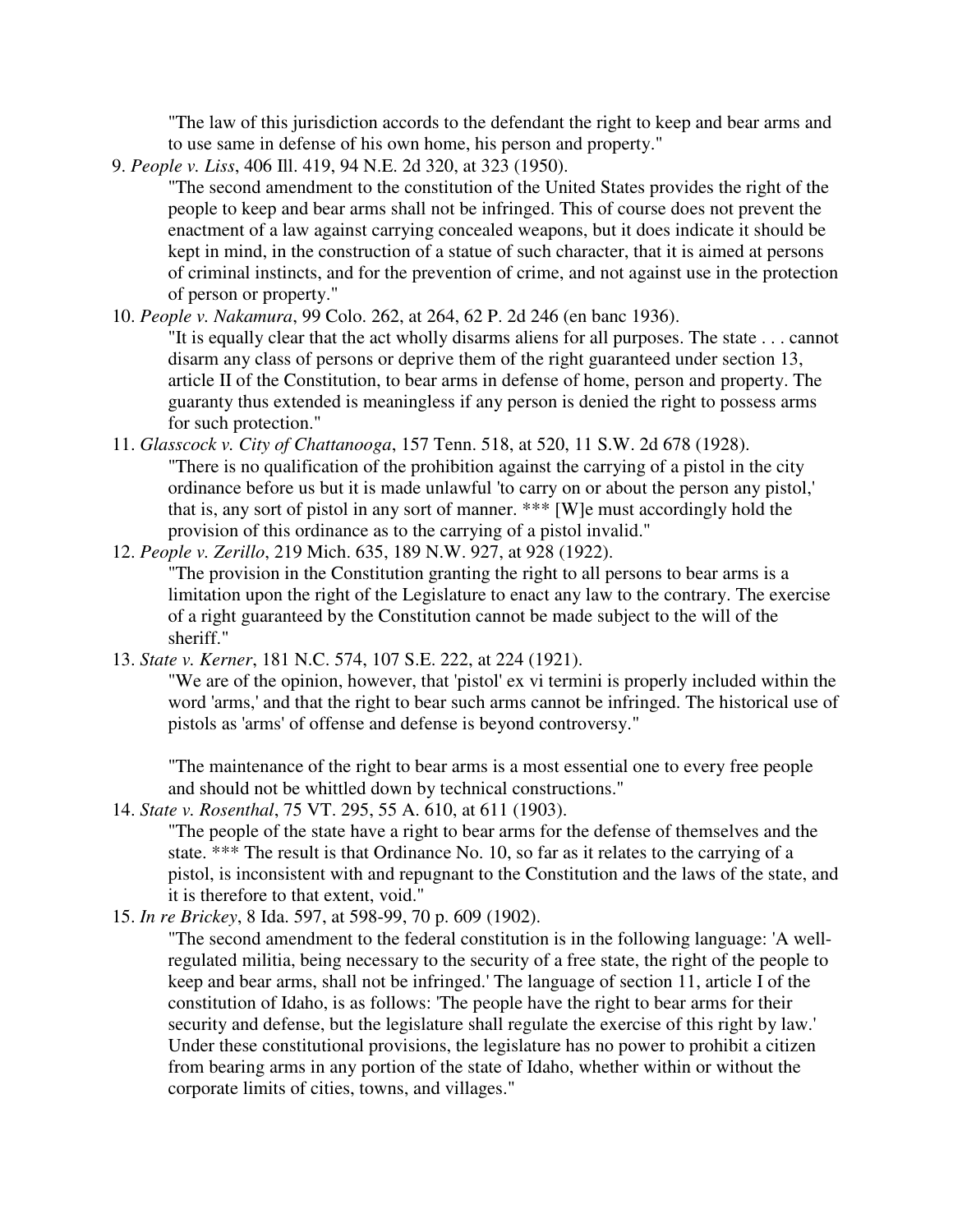# **19TH CENTURY CASES**

16. *Wilson v. State*, 33 Ark. 557, at 560, 34 Am. Rep. 52, at 54 (1878). "If cowardly and dishonorable men sometimes shoot unarmed men with army pistols or guns, the evil must be prevented by the penitentiary and gallows, and not by a general deprivation of constitutional privilege."

- 17. *Jennings v. State*, 5 Tex. Crim. App. 298, at 300-01 (1878). "We believe that portion of the act which provides that, in case of conviction, the defendant shall forfeit to the county the weapon of weapons so found on or about his person is not within the scope of legislative authority. \* \* \* One of his most sacred rights is that of having arms for his own defence and that of the State. This right is one of the surest safeguards of liberty and self-preservation."
- 18. *Andrews v. State*, 50 Tenn. 165, 8 Am. Rep. 8, at 17 (1871). "The passage from Story shows clearly that this right was intended, as we have maintained in this opinion, and was guaranteed to and to be exercised and enjoyed by the citizen as such, and not by him as a soldier, or in defense solely of his political rights."
- 19. *Nunn v. State*, 1 Ga. (1 Kel.) 243, at 251 (1846).

"The right of the people to bear arms shall not be infringed." The right of the whole people, old and young, men, women and boys, and not militia only, to keep and bear arms of every description, and not such merely as are used by the militia, shall not be infringed, curtailed, or broken in upon, in the smallest degree; and all this for the important end to be attained: the rearing up and qualifying a well- regulated militia, so vitally necessary to the security of a free State."

20. *Simpson v. State*, 13 Tenn. 356, at 359-60 (1833).

"But suppose it to be assumed on any ground, that our ancestors adopted and brought over with them this English statute, [the statute of Northampton,] or portion of the common law, our constitution has completely abrogated it; it says, 'that the freemen of this State have a right to keep and bear arms for their common defence.' Article II, sec. 26. \* \* \* By this clause of the constitution, an express power is given and secured to all the free citizens of the State to keep and bear arms for their defence, without any qualification whatever as to their kind or nature; and it is conceived, that it would be going much too far, to impair by construction or abridgement a constitutional privilege, which is so declared; neither, after so solemn an instrument hath said the people may carry arms, can we be permitted to impute to the acts thus licensed, such a necessarily consequent operation as terror to the people to be incurred thereby; we must attribute to the framers of it, the absence of such a view."

21. *Bliss v. Commonwealth*, 12 Ky. (2 Litt.) 90, at 92, and 93, 13 Am. Dec. 251 (1822). "For, in principle, there is no difference between a law prohibiting the wearing concealed arms, and a law forbidding the wearing such as are exposed; and if the former be unconstitutional, the latter must be so likewise."

"But it should not be forgotten, that it is not only a part of the right that is secured by the constitution; it is the right entire and complete, as it existed at the adoption of the constitution; and if any portion of that right be impaired, immaterial how small the part may be, and immaterial the order of time at which it be done, it is equally forbidden by the constitution."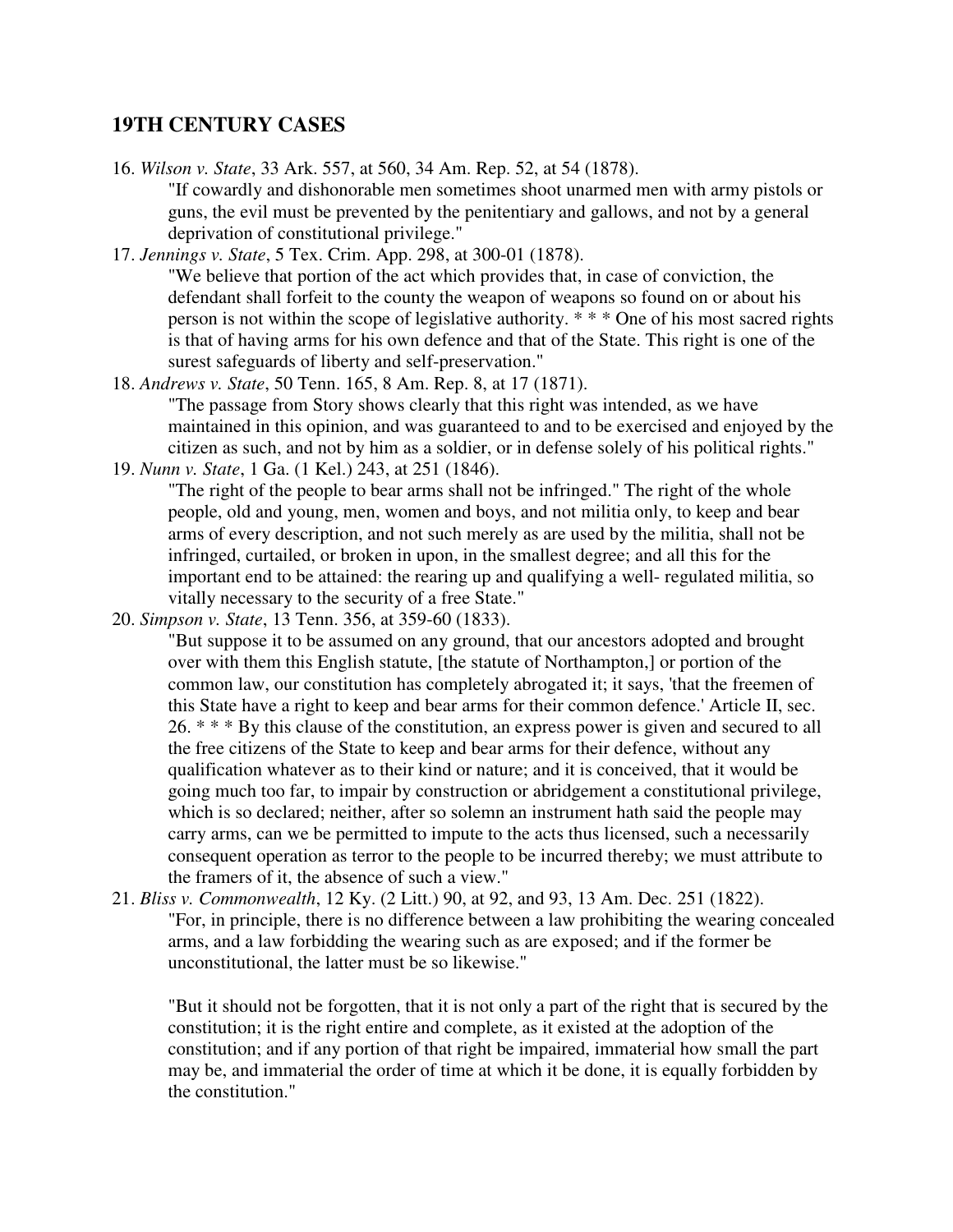The following represents a list of twelve scholarly articles which have dealt with the subject of the right to keep and bear arms as reflected in the second amendment to the Constitution of the United States. The scholars who have undertaken this research range from professors of law, history and philosophy to a United States Senator. All have concluded that the second amendment is an individual right protecting American citizens in their peaceful use of firearms.

# **BIBLIOGRAPHY**

- Hays, *The Right to Bear Arms, a Study in Judicial Misinterpretation*, 2 Wm. & Mary L. R. 381 (1960)
- Sprecher, *The Lost Amendment*, 51 Am Bar Assn. J. 554 & 665 (2 parts) (1965)
- Comment, *The Right to Keep and Bear Arms: A Necessary Constitutional Guarantee or an Outmoded Provision of the Bill of Rights?* 31 Albany L. R. 74 (1967)
- Levine & Saxe, *The Second Amendment: The Right to Bear Arms*, 7 Houston L. R. 1 (1969)
- McClure, *Firearms and Federalism*, 7 Idaho L. R. 197 (1970)
- Hardy & Stompoly, *Of Arms and the Law*, 51 Chi.-Kent L. R. 62 (1974)
- Weiss, *A Reply to Advocates of Gun Control Law*, 52 Jour. Urban Law 577 (1974)
- Whisker, *Historical Development and Subsequent Erosion of the Right to Keep and Bear Arms*, 78 W. Va. L. R. 171 (1976)
- Caplan, *Restoring the Balance: The Second Amendment Revisited*, 5 Fordham Urban L. J. 31 (1976)
- Caplan, *Handgun Control: Constitutional or Unconstitutional?*, 10 N.C. Central L. J. 53 (1979)
- Cantrell, *The Right to Bear Arms*, 53 Wis Bar Bull. 21 (Oct. 1980)
- Halbrook, *The Jurisprudence of the Second and Fourteenth Amendments*, 4 Geo. Mason L. Rev. 1 (1981)

# **ENFORCEMENT OF FEDERAL FIREARMS LAWS FROM THE PERSPECTIVE OF THE SECOND AMENDMENT**

Federal involvement in firearms possession and transfer was not significant prior to 1934, when the National Firearms Act was adopted. The National Firearms Act as adopted covered only fully automatic weapons (machine guns and submachine guns) and rifles and shotguns whose barrel length or overall length fell below certain limits. Since the Act was adopted under the revenue power, sale of these firearms was not made subject to a ban or permit system. Instead, each transfer was made subject to a \$200 excise tax, which must be paid prior to transfer; the identification of the parties to the transfer indirectly accomplished a registration purpose.

The 1934 Act was followed by the Federal Firearms Act of 1938, which placed some limitations upon sale of ordinary firearms. Persons engaged in the business of selling those firearms in interstate commerce were required to obtain a Federal Firearms License, at an annual cost of \$1, and to maintain records of the name and address of persons to whom they sold firearms. Sales to persons convicted of violent felonies were prohibited, as were interstate shipments to persons who lacked the permits required by the law of their state.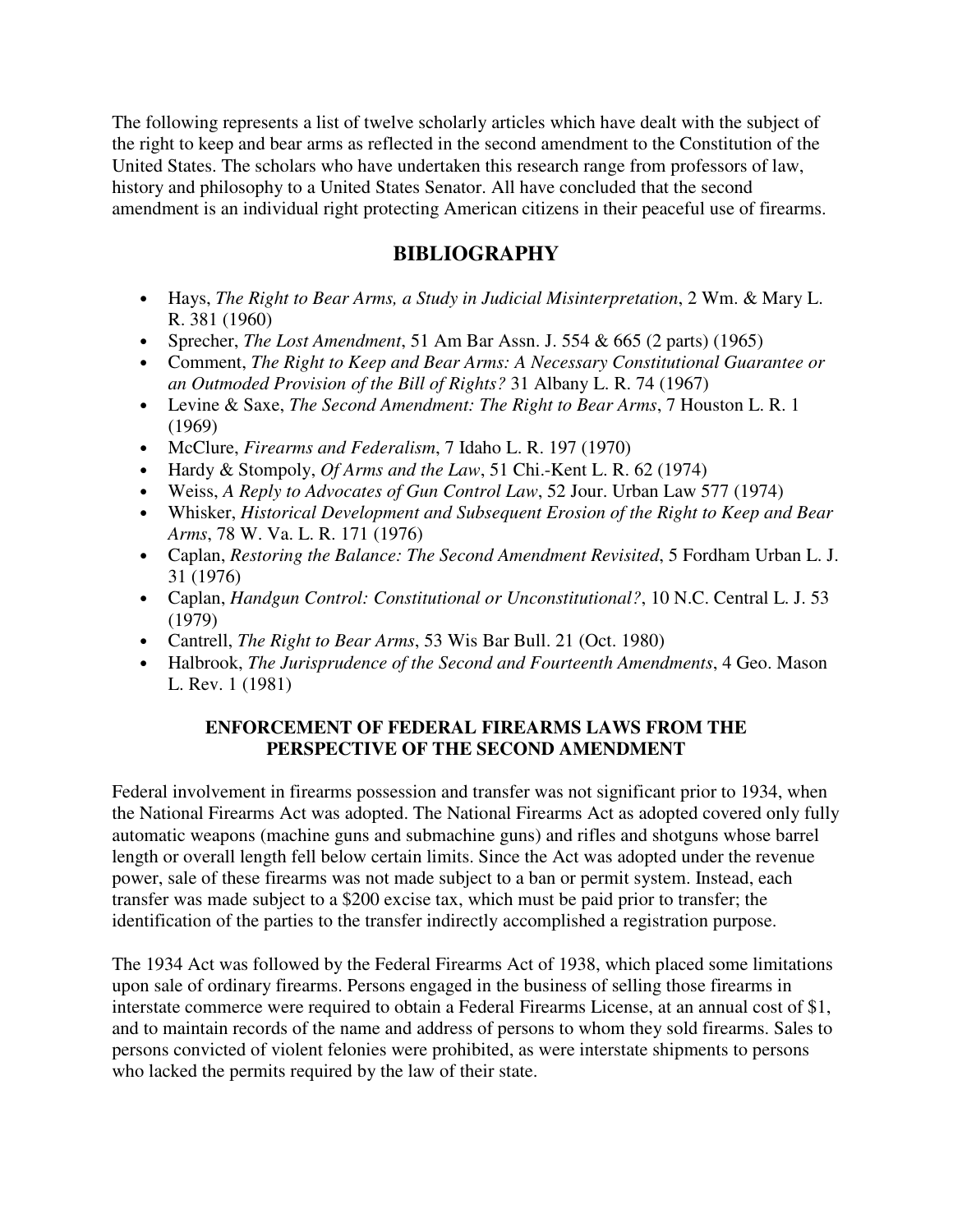Thirty years after adoption of the Federal Firearms Act, the Gun Control Act of 1968 worked a major revision of federal law. The Gun Control Act was actually a composite of two statutes. The first of these, adopted as portions of the Omnibus Crime and Safe Streets Act, imposed limitations upon imported firearms, expanded the requirement of dealer licensing to cover anyone "engaged in the business of dealing" in firearms, whether in interstate or local commerce, and expanded the recordkeeping obligations for dealers. It also imposed a variety of direct limitations upon sales of handguns. No transfers were to be permitted between residents of different states (unless the recipient was a federally licensed dealer), even where the transfer was by gift rather than sale and even where the recipient was subject to no state law which could have been evaded. The category of persons to whom dealers could not sell was expanded to cover persons convicted of any felony (other than certain business-related felonies such as antitrust violations), persons subject to a mental commitment order or finding of mental incompetence, persons who were users of marijuana and other drugs, and a number of other categories. Another title of the Act defined persons who were banned from possessing firearms. Paradoxically, these classes were not identical with the list of classes prohibited from purchasing or receiving firearms.

The Omnibus Crime and Safe Streets Act was passed on June 5, 1968, and set to take effect in December of that year. Barely two weeks after its passage, Senator Robert F. Kennedy was assassinated while campaigning for the presidency. Less that a week after his death, the second bill which would form part of the Gun Control Act of 1968 was introduced in the House. It was reported out of Judiciary ten days later, out of Rules Committee two weeks after that, and was on the floor barely a month after its introduction. the second bill worked a variety of changes upon the original Gun Control Act. Most significantly, it extended to rifles and shotguns the controls which had been imposed solely on handguns, extended the class of persons prohibited from possessing firearms to include those who were users of marijuana and certain other drugs, expanded judicial review of dealer license revocations by mandating a de novo hearing once an appeal was taken, and permitted interstate sales of rifles and shotguns only where the parties resided in contiguous states, both of which had enacted legislation permitting such sales. Similar legislation was passed by the Senate and a conference of the Houses produced a bill which was essentially a modification of the House statute. This became law before the Omnibus Crime Control and Safe Streets Act, and was therefore set for the same effective date.

Enforcement of the 1968 Act was delegated to the Department of the Treasury, which had been responsible for enforcing the earlier gun legislation. This responsibility was in turn given to the Alcohol and Tobacco Tax Division of the Internal Revenue Service. This division had traditionally devoted itself to the pursuit of illegal producers of alcohol; at the time of enactment of the Gun Control Act, only 8.3 percent of its arrests were for firearms violations. Following enactment of the Gun Control Act the Alcohol and Tobacco Tax Division was retitled the Alcohol, Tobacco and Firearms Division of the IRS. By July, 1972 it had nearly doubled in size and became a complete Treasury bureau under the name of Bureau of Alcohol, Tobacco and Firearms.

The mid-1970's saw rapid increases in sugar prices, and these in turn drove the bulk of the "moonshiners" out of business. Over 15,000 illegal distilleries had been raided in 1956; but by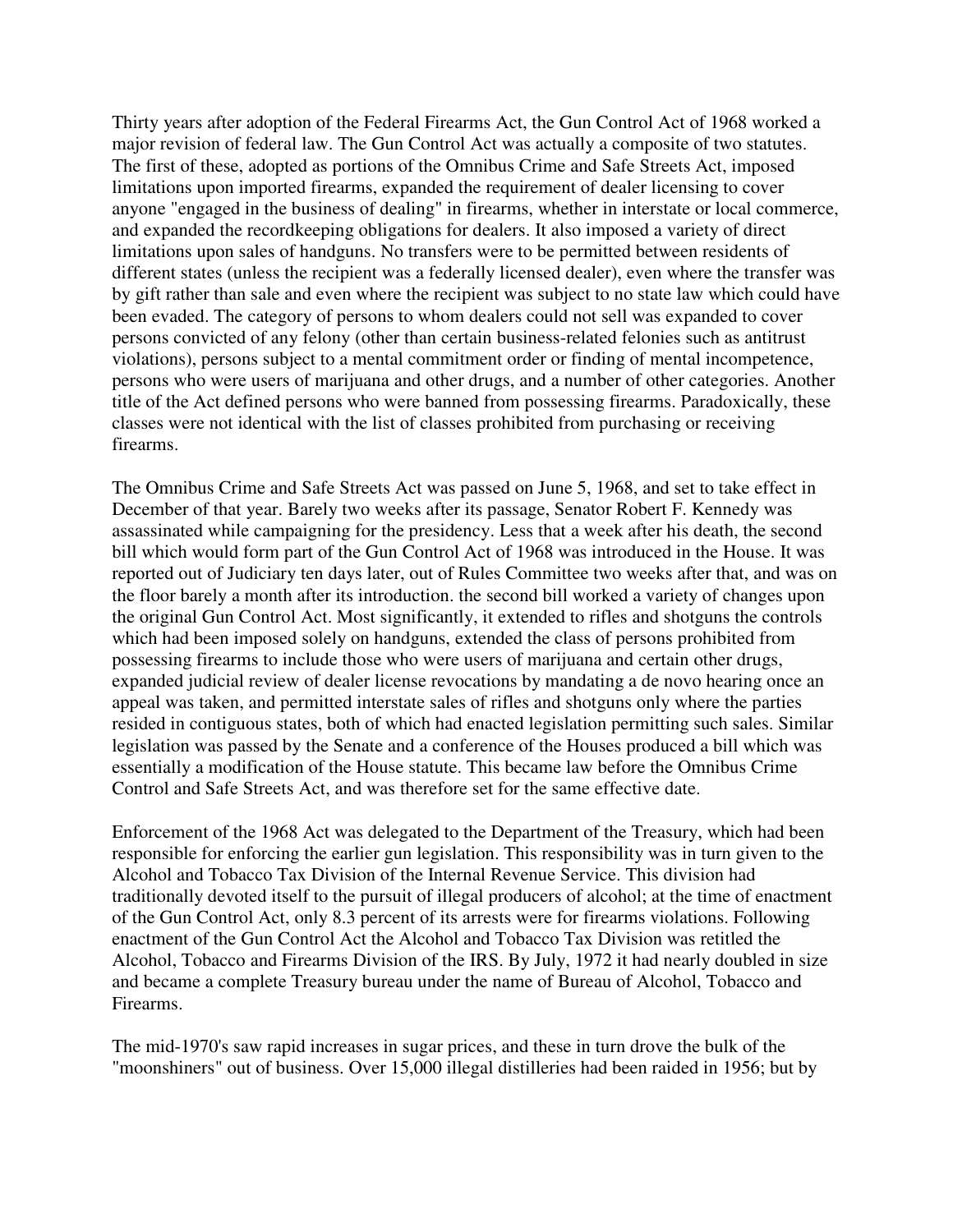1976 this had fallen to a mere 609. The BATF thus began to devote the bulk of its efforts to the area of firearms law enforcement.

Complaint regarding the techniques used by the Bureau in an effort to generate firearms cases led to hearings before the Subcommittee on Treasury, Post Office, and General Appropriations of the Senate Appropriations Committee in July 1979 and April 1980, and before the Subcommittee on the Constitution of the Senate Judiciary Committee in October 1980. At these hearings evidence was received from various citizens who had been charged by BATF, from experts who had studied the BATF, and from officials of the Bureau itself.

Based upon these hearings, it is apparent that enforcement tactics made possible by current federal firearms laws are constitutionally, legally, and practically reprehensible. Although Congress adopted the Gun Control Act with the primary object of limiting access of felons and high-risk groups to firearms, the overbreadth of the law has led to neglect of precisely this area of enforcement. For example the Subcommittee on the Constitution received correspondence from two members of the Illinois Judiciary, dated in 1980, indicating that they had been totally unable to persuade BATF to accept cases against felons who were in possession of firearms including sawed-off shotguns. The Bureau's own figures demonstrate that in recent years the percentage of its arrests devoted to felons in possession and persons knowingly selling to them have dropped from 14 percent down to 10 percent of their firearms cases. To be sure, genuine criminals are sometimes prosecuted under other sections of the law. Yet, subsequent to these hearings, BATF stated that 55 percent of its gun law prosecutions overall involve persons with no record of a felony conviction, and a third involve citizens with no prior police contact at all.

The Subcommittee received evidence that the BATF has primarily devoted its firearms enforcement efforts to the apprehension, upon technical malum prohibitum charges, of individuals who lack all criminal intent and knowledge. Agents anxious to generate an impressive arrest and gun confiscation quota have repeatedly enticed gun collectors into making a small number of sales — often as few as four — from their personal collections. Although each of the sales was completely legal under state and federal law, the agents then charged the collector with having "engaged in the business" of dealing in guns without the required license. Since existing law permits a felony conviction upon these charges even where the individual has no criminal knowledge or intent numerous collectors have been ruined by a felony record carrying a potential sentence of five years in federal prison. Even in cases where the collectors secured acquittal, or grand juries failed to indict, or prosecutors refused to file criminal charges, agents of the Bureau have generally confiscated the entire collection of the potential defendant upon the ground that he intended to use it in that violation of the law. In several cases, the agents have refused to return the collection even after acquittal by jury.

The defendant, under existing law is not entitled to an award of attorney's fees, therefore, should he secure return of his collection, an individual who has already spent thousands of dollars establishing his innocence of the criminal charges is required to spend thousands more to civilly prove his innocence of the same acts, without hope of securing any redress. This of course, has given the enforcing agency enormous bargaining power in refusing to return confiscated firearms. Evidence received by the Subcommittee related the confiscation of a shotgun valued at \$7,000. Even the Bureau's own valuations indicate that the value of firearms confiscated by their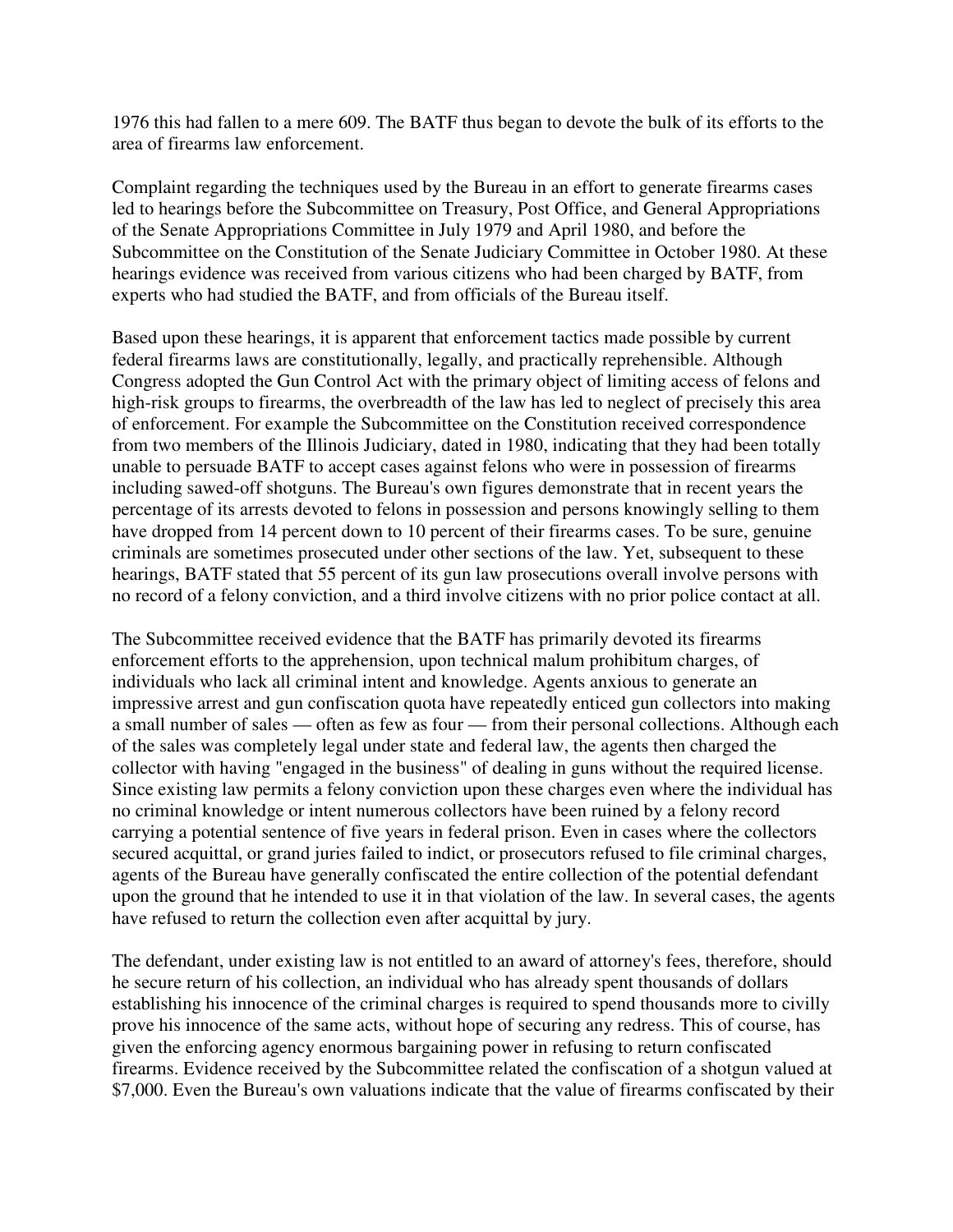agents is over twice the value which the Bureau has claimed is typical of "street guns" used in crime. In recent months, the average value has increased rather than decreased, indicating that the reforms announced by the Bureau have not in fact redirected their agents away from collector's items and toward guns used in crime.

The Subcommittee on the Constitution has also obtained evidence of a variety of other misdirected conduct by agents and supervisors of the Bureau. In several cases, the Bureau has sought conviction for supposed technical violations based upon policies and interpretations of law which the Bureau had not published in the Federal Register, as required by 5 U.S.C. Sec 552. For instance, beginning in 1975, Bureau officials apparently reached a judgment that a dealer who sells to a legitimate purchaser may nonetheless be subject to prosecution or license revocation if he knows that that individual intends to transfer the firearm to a nonresident or other unqualified purchaser. This position was never published in the Federal Register and is indeed contrary to indications which Bureau officials had given Congress, that such sales were not in violation of existing law. Moreover, BATF had informed dealers that an adult purchaser could legally buy for a minor, barred by his age from purchasing a gun on his own. BATF made no effort to suggest that this was applicable only where the barrier was one of age. Rather than informing the dealers of this distinction, Bureau agents set out to produce mass arrests upon these "straw man" sale charges, sending out undercover agents to entice dealers into transfers of this type. The first major use of these charges, in South Carolina in 1975, led to 37 dealers being driven from business, many convicted on felony charges. When one of the judges informed Bureau officials that he felt dealers had not been fairly treated and given information of the policies they were expected to follow, and refused to permit further prosecutions until they were informed, Bureau officials were careful to inform only the dealers in that one state and even then complained in internal memoranda that this was interfering with the creation of the cases. When BATF was later requested to place a warning to dealers on the front of the Form 4473, which each dealer executes when a sale is made, it instead chose to place the warning in fine print upon the back of the form, thus further concealing it from the dealer's sight.

The Constitution Subcommittee also received evidence that the Bureau has formulated a requirement, of which dealers were not informed that requires a dealer to keep official records of sales even from his private collection. BATF has gone farther than merely failing to publish this requirement. At one point, even as it was prosecuting a dealer on the charge (admitting that he had no criminal intent), the Director of the Bureau wrote Senator S. I. Hayakawa to indicate that there was no such legal requirement and it was completely lawful for a dealer to sell from his collection without recording it. Since that date, the Director of the Bureau has stated that that is not the Bureau's position and that such sales are completely illegal; after making that statement, however, he was quoted in an interview for a magazine read primarily by licensed firearms dealers as stating that such sales were in fact legal and permitted by the Bureau. In these and similar areas, the Bureau has violated not only the dictates of common sense, but of 5 U.S.C. Sec 552, which was intended to prevent "secret lawmaking" by administrative bodies.

These practices, amply documented in hearings before this Subcommittee, leave little doubt that the Bureau has disregarded rights guaranteed by the constitution and laws of the United States.